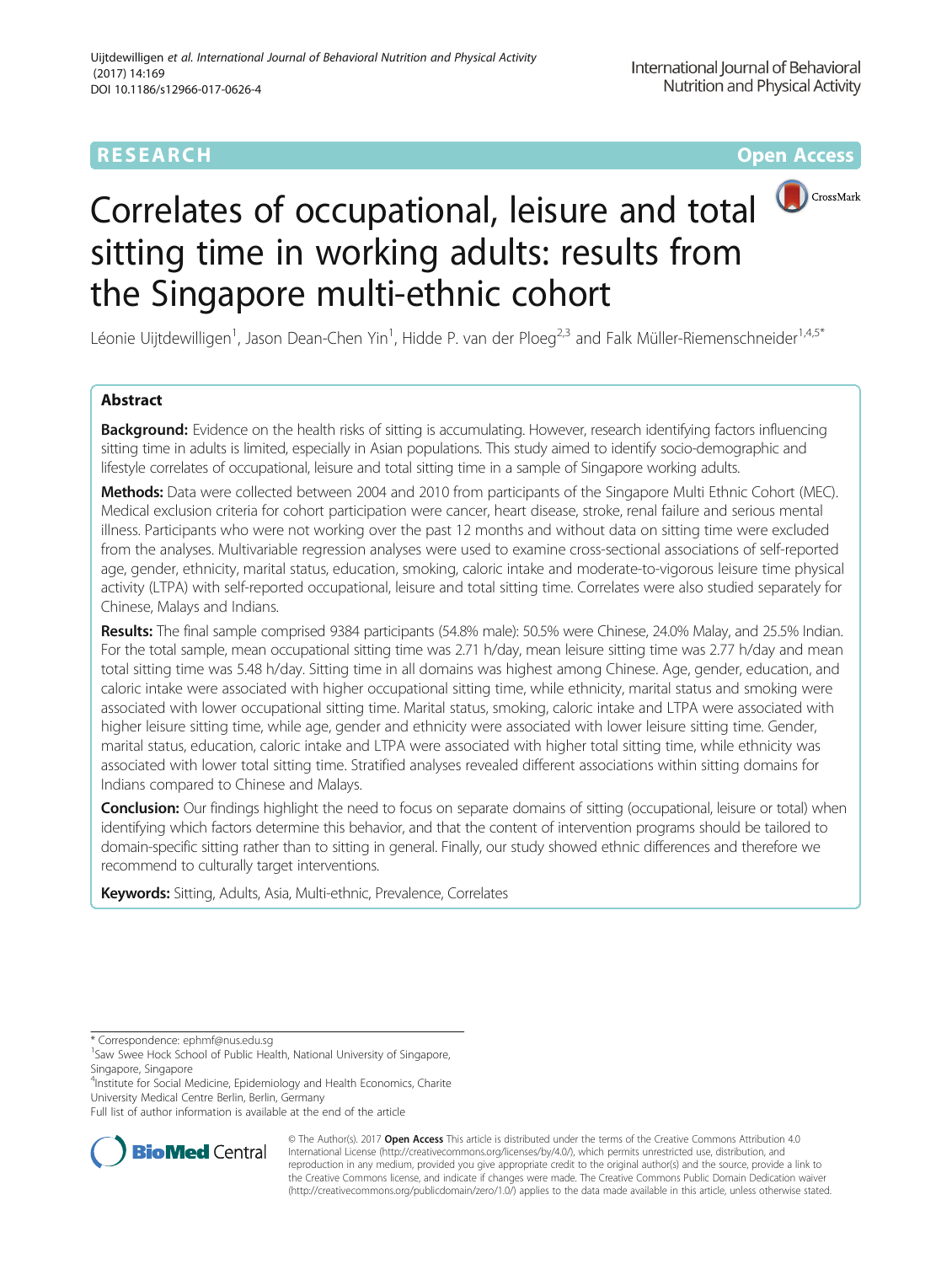### Background

The science of sitting and sedentariness, which comprises research on behaviors such as TV viewing, sitting at work and sitting for transport, is considered an emerging public health field. Evidence on the health risks of sitting is accumulating, with studies among large cohorts of adults showing detrimental effects of sitting on allcause mortality [[1](#page-13-0)–[3\]](#page-13-0), cardio metabolic risk profiles [[1, 4](#page-13-0)–[6\]](#page-13-0) and mental health [\[7](#page-13-0)]. Too much sitting can thus be hazardous to population health, even though its health implications seem to be attenuated by physical activity participation [[8\]](#page-13-0).

Similar to trends in the US and the UK, sitting time of Asian adults, such as Chinese and Indians, is predicted to rise over the next decade [[9](#page-13-0)]. Moreover, current research among adults from other countries in Asia found that they engage in high levels of sitting too. For example, results from a Singapore population-based study showed that 37% of the 2319 participants included in the study, sat for at least 8 h a day [[10\]](#page-13-0). These figures correspond with another study done in Japan, in which adults' self-reported average sitting time was 8.4 h a day, and accelerometer data collected among the same participants showed an average sitting time of 8.8 h a day [\[5](#page-13-0)].

Recent research among both Western and Asian working adults found that occupational sitting time contributed greatly toward daily sitting time [\[11](#page-13-0), [12](#page-13-0)]. In modern, technologically advanced and automated societies, it is no surprise that adults spend a large proportion of their working time sitting at their desks or in meetings. Subjective and objective assessment of sitting in office workers further showed that participants accumulated higher levels of sitting time on working days compared to non-working days [[13](#page-13-0)–[15](#page-13-0)], and that they had fewer breaks from sitting during working hours compared to non-working hours [[16\]](#page-13-0). It is still largely unclear whether occupational sitting time has a more profound effect on health than e.g., leisure time sitting [[17, 18\]](#page-13-0), which is a more frequently examined domain of sitting. Nevertheless, the workplace could be a key setting in which to reduce adults' sitting time and occupational sitting may therefore be of specific interest to researchers around the globe.

To support the development of effective intervention programs to reduce sitting time, O'Donoghue and colleagues [[19\]](#page-13-0) conducted a comprehensive systematic literature review summarizing the evidence on individual, social, environmental and policy-related correlates and determinants of sitting in adult populations. They reported that individual level factors such as older age, low physical activity levels, high body mass index (BMI) and female gender have often been examined and all seem to be associated with having higher sitting time. Yet, of the 74 studies that were included in this review, the vast majority was based on data from the US, Europe or Australia. Only four studies were conducted in Asia: three in Japan and one in Hong Kong. Research on sitting has predominantly been done in Western cohorts, and the emphasis has largely been on assessing sitting prevalence and/or its health effects. To further progress this field, research needs to focus on more diverse, non-Western populations [[20](#page-13-0)], and the identification of factors influencing sitting behaviors.

In this context, the research aims of the current study are:

- a) to describe the socio-demographic and lifestyle correlates of different domains of sitting, namely occupational, leisure and total sitting in a large cohort from Singapore;
- b) to investigate potential differences in correlates of sitting time among Chinese, Malay and Indian subgroups; and
- c) to explore, in light of the suggested non-linear relationship of sitting and health risks, whether correlates of sitting time are consistent for continuous versus dichotomous (low/high) outcomes.

#### Methods

The Multi-Ethnic Cohort (MEC) was formed by amalgamating two existing population-based cohorts recruited between 2004 and 2007: the Singapore Prospective Study Program (SP2) and the Singapore Cardiovascular Cohort Study (SCCS2) [\[21, 22\]](#page-13-0), with additional recruitment of participants from 2007 to 2010. The SP2 and SCCS2 recruited 8340 participants from four previous cross-sectional studies: Thyroid and Heart Study 1982–1984, National Health Survey 1992, National University of Singapore Heart Study 1993–1995 and National Health Survey 1998. All four studies involved a random sample of Singapore adult residents, with oversampling of ethnic minorities, i.e. Malays and Indians. Detailed information on the MEC can be found on [http://blog.nus.edu.sg/sphs/.](http://blog.nus.edu.sg/sphs/)

In addition to the participants from SP2 and SCCS2, a further 6125 Singapore residents were recruited into the MEC study through public outreach and referrals from existing cohort members. Invitation to participate was opened to any Singapore citizens or long-term residents aged 21 to 75 years old. Recruitment drives were carried out at community events, mosques and temples to enrich the proportion of Malay and Indian participants. Due to the complex nature of the different recruitment strategies, tracking of response and eligibility were not feasible. People who have or had heart disease, stroke, cancer and renal failure were excluded from participation in the MEC. Furthermore, for this study, participants who were not working over the past 12 months  $(n = 5088)$  or had missing data on working status  $(n = 8)$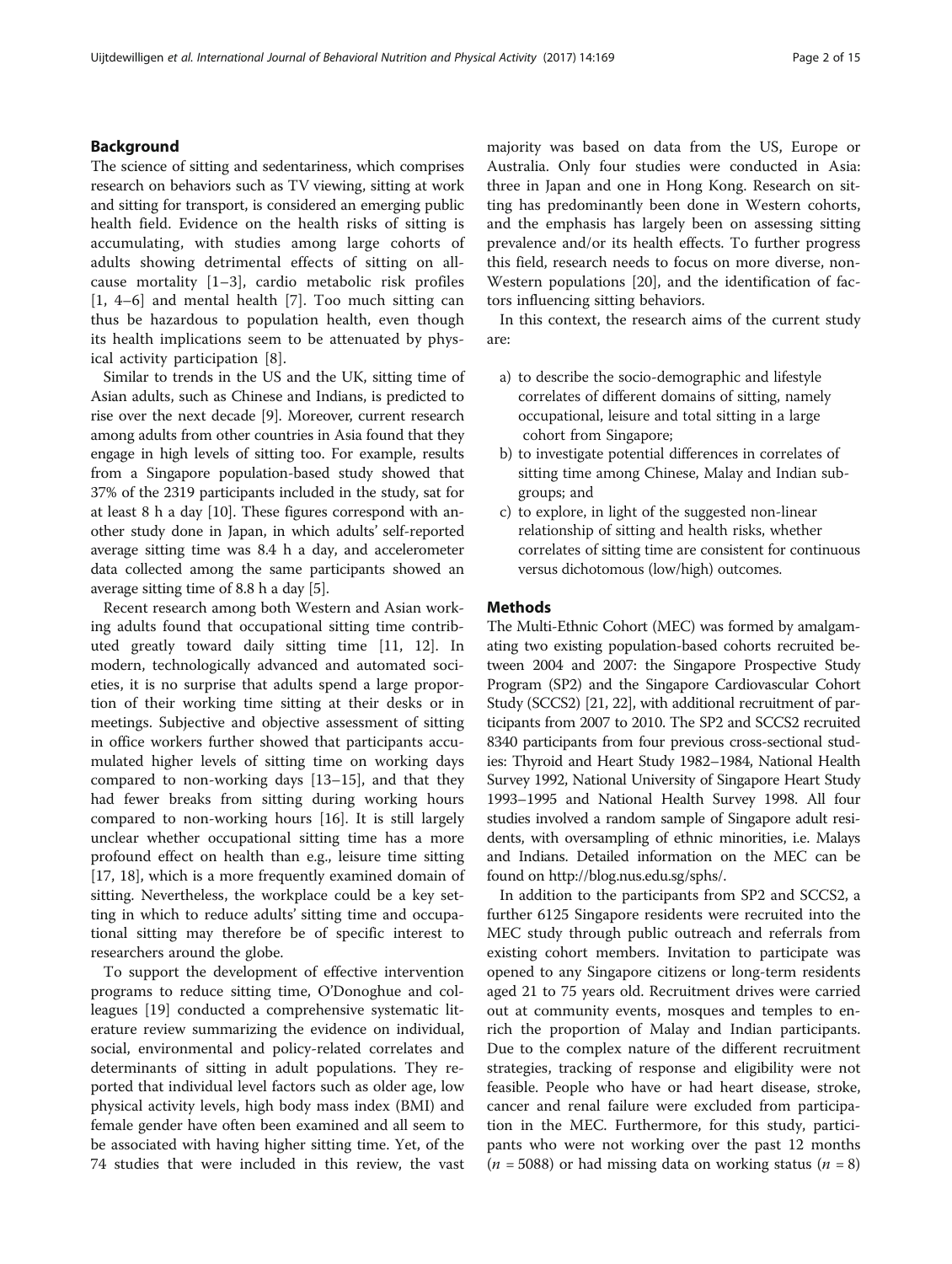were excluded from the analyses. Those without data on sitting time  $(n = 4)$  were excluded from the analyses too.

#### Data collection and outcome measures

All MEC participants were visited and interviewed at home by trained interviewers. The approximately onehour long interview included information on sociodemographic details, medication use, medical history, family history of disease, environmental tobacco exposure, use of tobacco and alcohol, diet, physical activity, sitting time and health-related quality of life. Participants were also invited to attend a physical examination, which included blood and urine collection.

#### Dependent variables: sitting time

Questions on sitting time were modified from the Modifiable Activity Questionnaire [\[23, 24](#page-13-0)] and the Minnesota Leisure Time Activity Questionnaire [[25](#page-13-0)]. Participants reported the average hours per day they spent sitting down while at work over the past three months, and during leisure time on week days and weekend days. Occupational sitting time was derived for each occupation reported by the participants, acknowledging that one person may hold two or more jobs. The reported number of hours was multiplied by the number of days per week worked – for that specific job – and then divided by 7. Occupational sitting time was calculated for both part-time and full-time workers. Leisure sitting time was calculated by collating the time spent sitting during free time on week days and weekend days. Values were weighted (5× for week day sitting and 2× for weekend day sitting, divided by 7) to get an accurate estimate for leisure sitting time per day. Total sitting time was calculated by summing the values from occupational and leisure sitting. For the current study, all domains of sitting were expressed in hours per day.

#### Independent variables: socio-demographics and lifestyle

Socio-demographic variables were self-reported by questionnaire and included age (21–30, 31–40, 41–50, 51– 60, 61+ years), gender (males, females), ethnicity (Chinese, Malay, Indian), marital status (married, never married, separated/divorced/widowed), and level of education (no formal or primary education, secondary education, A'level, university and above). Lifestyle variables were also self-reported by questionnaire and included smoking, caloric intake derived from diet and leisure time physical activity (LTPA).

Smoking status was sorted into three groups: nonsmokers, former smokers, and current smokers. Nonsmokers were categorized as those who had never smoked in their life, or who had previously smoked, but not for 30 days or more continuously. Former smokers were those who had smoked for 30 days or more continuously in the past, but had since quit. Current smokers were those that reported that they were currently smoking.

Physical activity was assessed with the SP2 Physical Activity questionnaire (SP2PAQ), which was adapted from several established questionnaires validated in other populations [[26](#page-13-0)]. The SP2PAQ has a recall period of the previous 3 months and encompasses transportation, occupation, leisure time and household activities. For the current study, we only included moderate-tovigorous LTPA, which has been used widely as a general indicator of physical activity. To categorize participants, those with no LTPA were clustered in the '0' group, while remaining participants who did engage in LTPA were split into two groups based on the median value as calculated in MET-h/week (see Table [1](#page-4-0)).

To assess diet, the MEC questionnaire utilized a food frequency questionnaire (FFQ) that was validated in the Singaporean context [[27](#page-13-0)]. The FFQ asked about past month consumption frequency of a large variety of food groups, including rice, noodles, vegetables and bean curd, meat, seafood, desserts and local snacks etc. From the raw data, total caloric intake (Kcal/day) was computed. To determine the cut-offs for consumption amounts, we used quartiles and split the data into four groups for each gender separately, accounting for sex differences in caloric consumption. Values of quartiles for males were (in Kcal/day): 550.56 to 1791.14 (1st quartile), 1791.14 to 2277.51 (2nd quartile), 2277.51 to 2910.28 (3rd quartile), 2910.28 to 19,465.12 (4th quartile). Values of quartiles for females were: 96.43 to 1500.88 (1st quartile), 1500.88 to 1919.83 (2nd quartile), 1919.83 to 2460.16 (3rd quartile), 2460.16 to 16,449.34 (4th quartile).

#### Statistical analysis

Descriptive statistics (mean and SD, or proportions) were derived for all dependent and independent variables (Table [1](#page-4-0)). Missing data were only present in the marital status ( $n = 4$ ), education ( $n = 2$ ) and smoking  $(n = 1)$  variables, and were kept as missings in the analyses. All sitting time distributions were checked and diagnosis plots revealed a slight right-skew. Due to the large sample size and variation, along with homoscedasticity, non-normality of outcome variables was considered negligible and sitting time was not transformed in the analyses. We tested for effect modification by ethnicity (data not shown), and based on these findings, multivariable regression models were used to examine associations between socio-demographics and lifestyle and all domains of sitting time, for the entire sample and subsequently stratified for Chinese, Malay and Indian participants. Additional multivariable regression models were used to examine the association between socio-demographic and lifestyle factors and dichotomized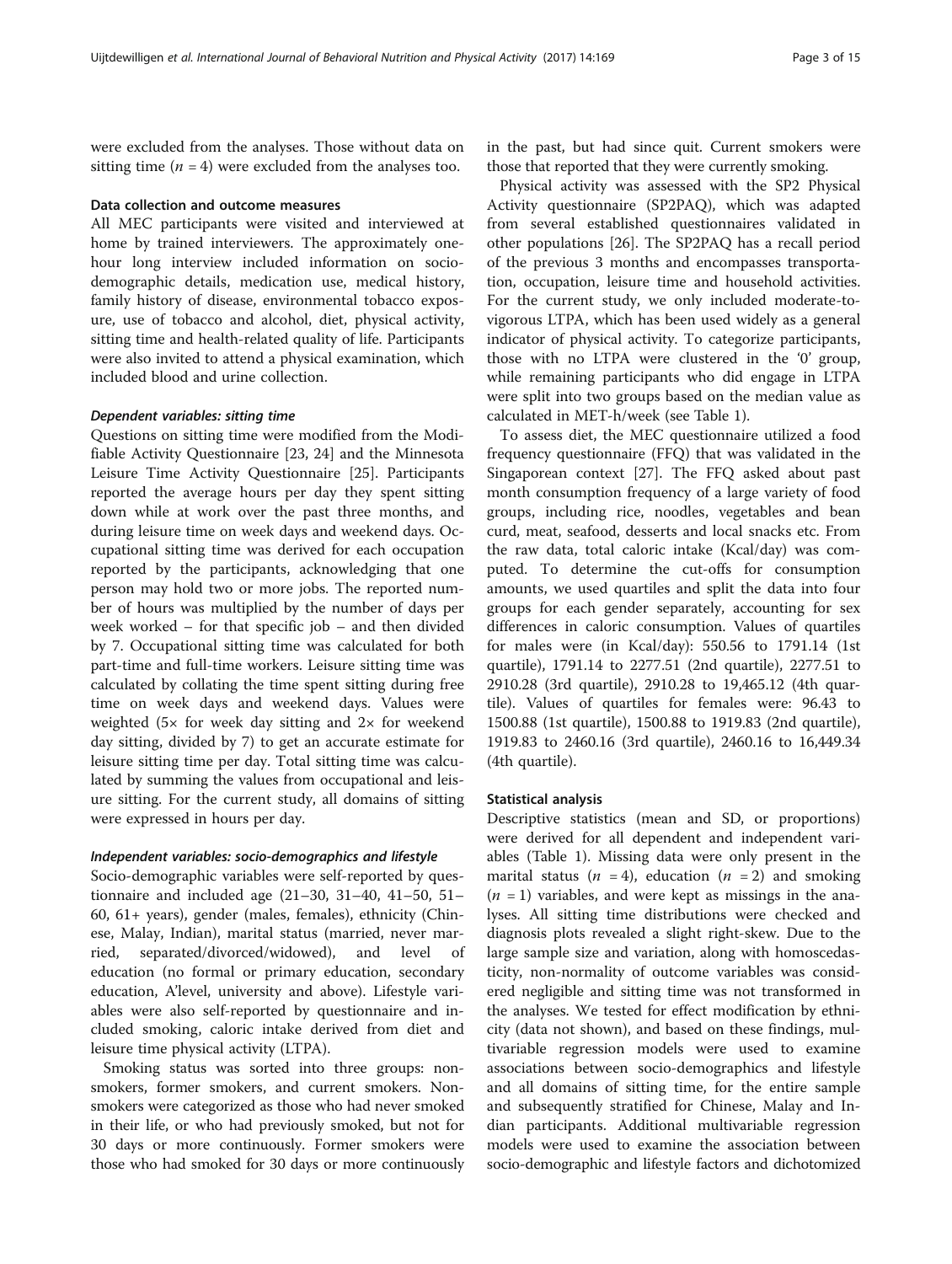sitting time, i.e., for the 'low' sitting versus the 'high' sitting group. Cut-offs were taken from Chau et al. [[2](#page-13-0)]: <8 h/day versus ≥8 h/day for total sitting time and <4 h/day versus ≥4 h/day for occupational and leisure sitting time since they contributed roughly equal parts to total sitting time. All multivariable models were corrected for the independent variables listed above, as well as total working time in hours per day. For example, the association of age with occupational sitting time was adjusted for gender, ethnicity, marital status, education, smoking, diet, physical activity and total working time. To assess whether there were ethnic differences between 'low' and 'high' sitting groups (using the cut-offs above), chi-squared tests were used. Participants of non-Chinese, non-Malay and non-Indian ethnicity ( $n = 31$ ) were retained in the total sample analyses, but results were not presented in the main analyses tables (Tables [2,](#page-5-0) [3](#page-6-0), [4](#page-7-0) and [5](#page-8-0)) due to their small numbers. To test the robustness of our results, all multivariable models were repeated for participants who were considered to work full-time, i.e.,  $\geq 38$  h/wk. (*n* = 8034). Results from these analyses were compared with the results of the original sample ( $n = 9384$ ), which also included part-time workers.

To check for selection bias, we compared the full MEC dataset ( $n = 14,476$ ) with our final sample on key socio-demographic variables using chi-squared tests. All analyses were conducted with R statistical software version 3.4.1, and findings were considered statistically significant if  $p < 0.05$ .

# Results

Table [1](#page-4-0) provides descriptive information on the final sample of 9384 participants (54.8% male, 50.5% Chinese, 24.0% Malay, and 25.5% Indian), including average sitting time for occupational, leisure and total sitting according to categorized socio-demographic and lifestyle variables. Selected participants were younger, more often male, Chinese and married, and had a higher education (all  $p < 0.001$ ) than excluded participants (data not shown).

Across the entire sample, mean occupational sitting time was 2.71 (SD 2.29) hours a day, mean leisure sitting time was 2.77 (SD 1.47) hours a day and mean total sitting time was 5.48 (SD 2.67) hours a day. The average total working time among all participants was 8.68 (SD 2.41) hours a day. For each of the three ethnicities, the average total working time was relatively similar: 8.67 (SD 2.29) hours a day for Chinese, 8.61 (SD 2.53) hours a day for Malays, and 8.73 (SD 2.54) hours a day for Indians (data not shown).

Fig. [1](#page-9-0) presents the proportion of the sample who were dichotomized in the high sitting group based on the predefined cut-offs in hours of sitting per day. Significant differences across ethnic groups were found for total, occupational and leisure sitting ( $p < 0.01$  for all). Chinese participants had the largest percentage of 'high sitters' for occupational sitting time and total sitting time, while Malay participants had the largest percentage of 'high sitters' during leisure time.

Tables [2,](#page-5-0) [3](#page-6-0) and [4](#page-7-0) present associations of sociodemographics and lifestyle factors with occupational, leisure and total sitting time for the total sample and stratified by ethnicity. All findings presented in this section are derived from multivariable models. They reflect statistically significant results as compared to the respective reference category of each variable.

#### Correlates of occupational sitting time

In the total sample, those aged 31 years and above, females, those with at least a secondary level education and a daily Kcal intake in the 3rd and 4th quartile had higher occupational sitting time. Participants of Malay and Indian ethnicity, who were separated, divorced or widowed and smokers had lower occupational sitting time (Table [2](#page-5-0)).

Stratified analyses (Table [2](#page-5-0)) showed that Chinese and Indians aged 41 years and above had higher occupational sitting time, whereas in Malays, only those aged between 31 and 50 years had higher occupational sitting time. Chinese and Malay females had higher occupational sitting time. Having a secondary level education or higher was consistently associated with higher occupational sitting time across all ethnic groups. Higher daily Kcal intake was associated with higher occupational sitting time in Chinese (all quartiles) and Malays (3rd and 4th quartile). Chinese participants who engaged in up to 10.7 MET-h/week of LTPA had higher occupational sitting time.

Indians who were separated, divorced or widowed had lower occupational sitting time. Chinese smokers had lower occupational sitting time. Malays who engaged in more than 10.7 MET-h/week of LTPA had lower occupational sitting time.

#### Correlates of leisure sitting time

In the total sample, those who were never married or separated, divorced or widowed, smokers, those with a daily Kcal intake in the 4th quartile, and who engaged in up to 10.7 MET-h/week of LTPA had higher leisure sitting time. Those aged 31 years and above, females and those of Indian ethnicity had lower leisure sitting time (Table [3\)](#page-6-0).

Stratified analyses (Table [3](#page-6-0)) showed that Chinese and Indians who never married had higher leisure sitting time, whereas in Malays, being separated, divorced or widowed was associated with higher leisure sitting time. Smoking was consistently associated with higher leisure sitting time across all ethnic groups. Indians who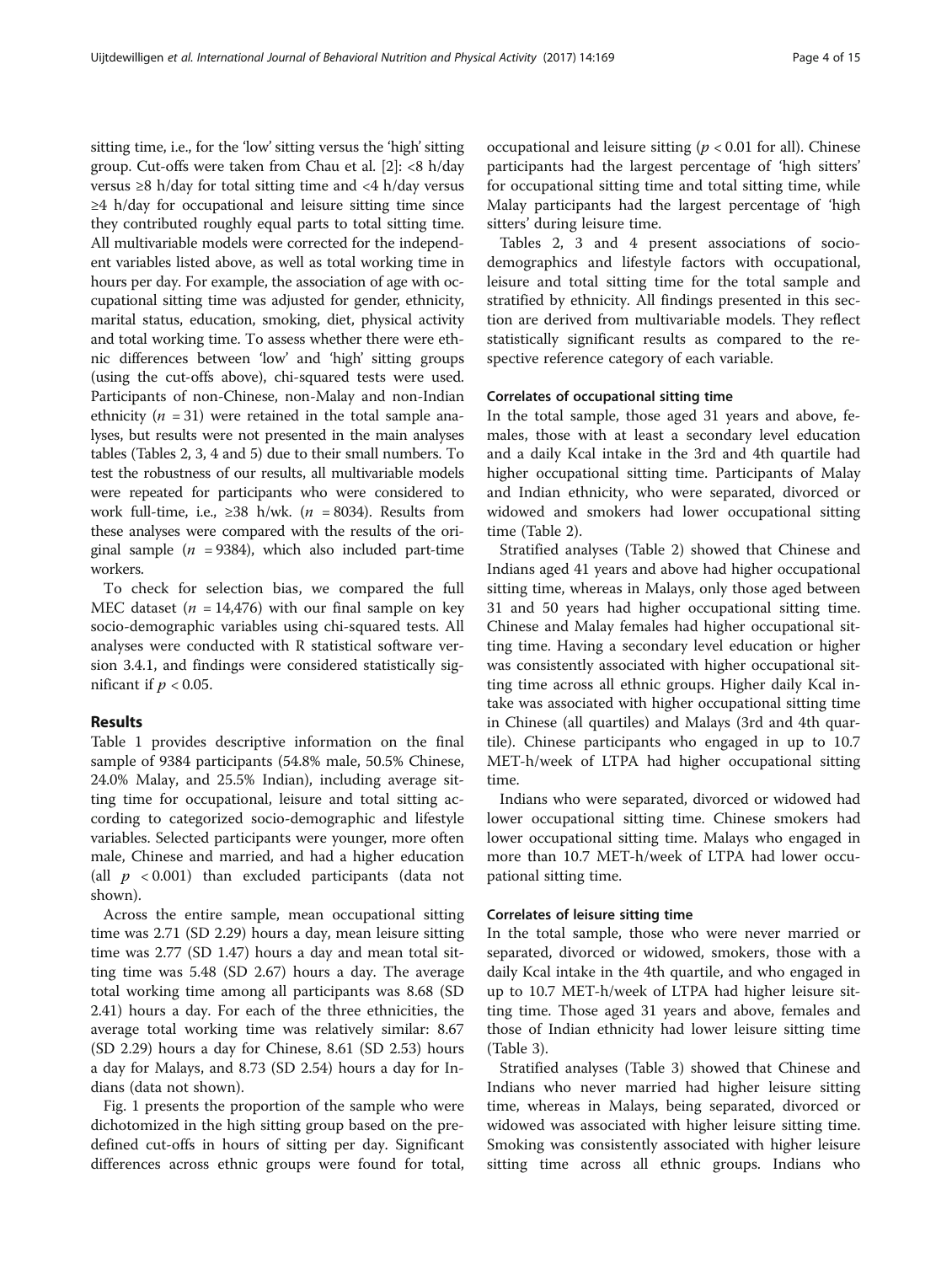|                                        | n    | $\%$ | Occupational sitting in h/day | Leisure sitting in h/day | Total sitting in h/day |
|----------------------------------------|------|------|-------------------------------|--------------------------|------------------------|
|                                        |      |      | $(Mean \pm SD)$               | $(Mean \pm SD)$          | $(Mean \pm SD)$        |
| Age                                    |      |      |                               |                          |                        |
| $21 - 30$                              | 1437 | 15.3 | $2.70 \pm 2.19$               | $3.13 \pm 1.59$          | $5.83 \pm 2.62$        |
| $31 - 40$                              | 2308 | 24.6 | $2.94 \pm 2.19$               | $2.83 \pm 1.43$          | $5.77 \pm 2.57$        |
| $41 - 50$                              | 3247 | 34.6 | $2.76 \pm 2.34$               | $2.64 \pm 1.39$          | $5.40 \pm 2.69$        |
| $51 - 60$                              | 1913 | 20.4 | $2.54 \pm 2.34$               | $2.67 \pm 1.51$          | $5.21 \pm 2.74$        |
| $61+$                                  | 479  | 5.1  | $2.10 \pm 2.28$               | $2.57\pm1.35$            | $4.67 \pm 2.57$        |
| Gender                                 |      |      |                               |                          |                        |
| Male                                   | 5142 | 54.8 | $2.73 \pm 2.33$               | $2.79 \pm 1.47$          | $5.53 \pm 2.70$        |
| Female                                 | 4242 | 45.2 | $2.69 \pm 2.23$               | $2.73 \pm 1.46$          | $5.42 \pm 2.63$        |
| Ethnicity                              |      |      |                               |                          |                        |
| Chinese                                | 4722 | 50.5 | $3.03 \pm 2.33$               | $2.79 \pm 1.47$          | $5.82 \pm 2.70$        |
| Malay                                  | 2246 | 24.0 | $2.36 \pm 2.16$               | $2.85 \pm 1.46$          | $5.21 \pm 2.55$        |
| Indian                                 | 2385 | 25.5 | $2.42 \pm 2.23$               | $2.63 \pm 1.46$          | $5.05 \pm 2.64$        |
| Other                                  | 31   | 0.3  | $2.96 \pm 2.36$               | $2.81 \pm 1.29$          | $5.77 \pm 2.72$        |
| Marital Status                         |      |      |                               |                          |                        |
| Married                                | 6962 | 74.2 | $2.73 \pm 2.31$               | $2.68 \pm 1.43$          | $5.41 \pm 2.67$        |
| Never Married                          | 1889 | 20.1 | $2.86 \pm 2.22$               | $3.05 \pm 1.53$          | $5.91 \pm 2.63$        |
| Separated/Divorced/Widowed             | 529  | 5.6  | $2.00 \pm 2.14$               | $2.81 \pm 1.60$          | $4.81 \pm 2.64$        |
| Highest education                      |      |      |                               |                          |                        |
| No Formal/PSLE                         | 1903 | 20.3 | $1.70 \pm 2.16$               | $2.71 \pm 1.55$          | $4.41 \pm 2.59$        |
| Secondary/O/N/ITE/NTC                  | 4094 | 43.6 | $2.64 \pm 2.31$               | $2.75 \pm 1.40$          | $5.39 \pm 2.64$        |
| A'level/Polytech/Diploma               | 1891 | 20.2 | $3.12 \pm 2.04$               | $2.84 \pm 1.49$          | $5.95 \pm 2.50$        |
| University and above                   | 1494 | 15.9 | $3.71 \pm 2.11$               | $2.77 \pm 1.48$          | $6.49 \pm 2.55$        |
| Smoking                                |      |      |                               |                          |                        |
| No                                     | 6762 | 72.1 | $2.82 \pm 2.26$               | $2.71 \pm 1.41$          | $5.53 \pm 2.63$        |
| Former                                 | 756  | 8.1  | $2.72 \pm 2.34$               | $2.76 \pm 1.51$          | $5.48 \pm 2.76$        |
| Yes                                    | 1865 | 19.9 | $2.33 \pm 2.33$               | $2.97 \pm 1.61$          | $5.30 \pm 2.77$        |
| Total caloric intake (Kcal/day)        |      |      |                               |                          |                        |
| 1st quartile                           | 2347 | 25.0 | $2.54 \pm 2.15$               | $2.72 \pm 1.22$          | $5.25 \pm 2.40$        |
| 2nd quartile                           | 2345 | 25.0 | $2.68 \pm 2.32$               | $2.70 \pm 1.38$          | $5.38 \pm 2.59$        |
| 3rd quartile                           | 2345 | 25.0 | $2.86 \pm 2.30$               | $2.77 \pm 1.53$          | $5.64 \pm 2.78$        |
| 4th quartile                           | 2347 | 25.0 | $2.78 \pm 2.37$               | $2.87 \pm 1.68$          | $5.65 \pm 2.86$        |
| Moderate-to-vigorous LTPA (MET-h/week) |      |      |                               |                          |                        |
| 0                                      | 3238 | 34.5 | $2.53 \pm 2.36$               | $2.68 \pm 1.45$          | $5.21 \pm 2.73$        |
| $> 0 - 5 10.7$                         | 3073 | 32.7 | $2.88 \pm 2.27$               | $2.79 \pm 1.46$          | $5.67 \pm 2.64$        |
| >10.7                                  | 3073 | 32.7 | $2.74 \pm 2.22$               | $2.84 \pm 1.49$          | $5.58 \pm 2.61$        |

<span id="page-4-0"></span>Table 1 Participant characteristics and descriptive information on sitting time

h hours, ITE Institute of Technical Education, Kcal Kilocalorie, LTPA Leisure Time Physical Activity, MET Metabolic Equivalent of Task, NTC National Technical Certificate, O/N O and N levels, PSLE Primary School Leaving Exam, 12 years old, Q, SD Standard Deviation

engaged in up to 10.7 MET-h/week of LTPA had higher leisure sitting time.

Indians with an A'level education or higher had lower leisure sitting time.

Chinese and Malays aged 31 years and above had lower leisure sitting time, whereas in Indians, only being aged 61+ years was associated with lower leisure sitting time. Chinese females had lower leisure sitting time.

# Correlates of total sitting time

In the total sample, females, those who were never married, with a secondary level education or higher, a daily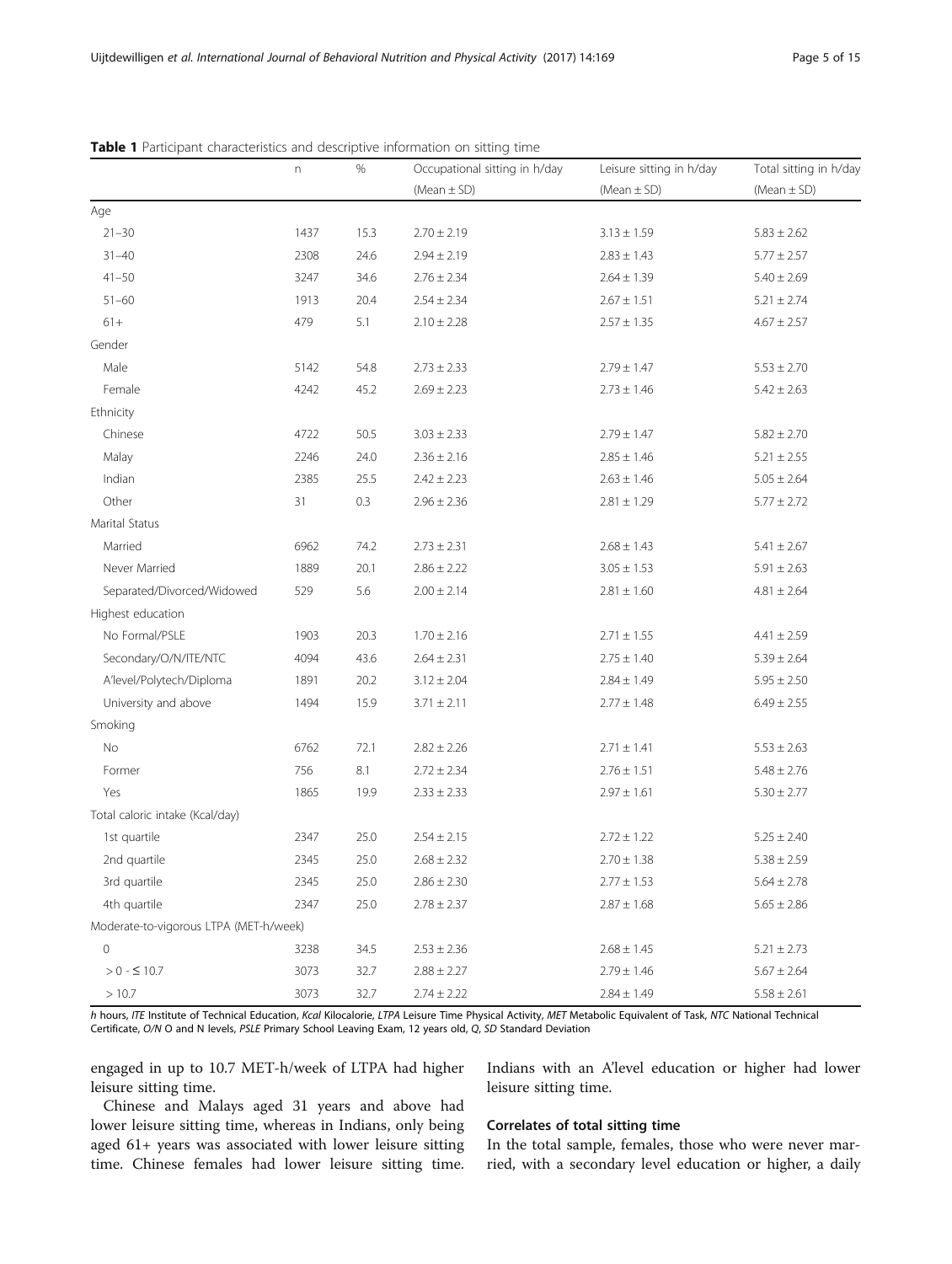| Occupational sitting time                 | Total sample                        | Chinese                       | Malay                                               | Indian                           |
|-------------------------------------------|-------------------------------------|-------------------------------|-----------------------------------------------------|----------------------------------|
|                                           | $n = 9384$                          | $n = 4722$                    | $n = 2246$                                          | $n = 2385$                       |
|                                           | B (95% CI)<br>p-value               | B (95% CI)<br>p-value         | B (95% CI)<br>p-value                               | B (95% CI)<br>p-value            |
| Age                                       |                                     |                               |                                                     |                                  |
| $21 - 30a$                                | 0                                   | $\mathbf{0}$                  | $\mathbf{0}$                                        | $\circ$                          |
| $31 - 40$                                 | 0.19 (0.04,0.34) 0.012              | $0.14 (-0.07, 0.36) 0.194$    | 0.33 (0.05,0.61) 0.023                              | $0.06$ (-0.24,0.35) 0.709        |
| $41 - 50$                                 | $0.40$ (0.25,0.55) <0.001           | $0.41$ (0.19,0.64) < 0.001    | 0.39 (0.11,0.67) 0.007                              | 0.29 (0.00,0.58) 0.048           |
| $51 - 60$                                 | $0.35(0.19, 0.52)$ < 0.001          | 0.36 (0.12,0.61) 0.004        | $0.18$ (-0.15,0.51) 0.276                           | 0.40 (0.08,0.72) 0.014           |
| $61+$                                     | $0.44$ (0.20,0.68) < 0.001          | 0.37 (0.04,0.71) 0.029        | $0.43$ (-0.07,0.92) 0.090                           | 0.66 (0.17,1.15) 0.009           |
| Gender                                    |                                     |                               |                                                     |                                  |
| Male <sup>a</sup>                         | 0                                   | $\mathbf{0}$                  | $\mathbf{0}$                                        | $\mathbf 0$                      |
| Female                                    | $0.28$ (0.18,0.37) <0.001           | $0.33$ (0.20,0.47) <0.001     | 0.22 (0.01,0.42) 0.039                              | $0.17$ (-0.03,0.38) 0.100        |
| Ethnicity                                 |                                     |                               |                                                     |                                  |
| Chinese <sup>a</sup>                      | $\circ$                             |                               |                                                     |                                  |
| Malay                                     | $-0.34$ ( $-0.45, -0.23$ ) <0.001   |                               |                                                     |                                  |
| Indian                                    | $-0.46$ ( $-0.56, -0.36$ ) <0.001 - |                               |                                                     |                                  |
| Marital Status                            |                                     |                               |                                                     |                                  |
| Married <sup>a</sup>                      | 0                                   | $\mathbf{0}$                  | $\circ$                                             | 0                                |
| Never Married                             | $-0.01$ $(-0.14, 0.11)$ 0.813       | $-0.01$ $(-0.17,0.15)$ 0.867  | $-0.02$ ( $-0.28,0.24$ ) 0.895                      | $-0.07$ $(-0.33,0.19)$ 0.609     |
| Separated/Divorced/Widowed                | $-0.31$ ( $-0.50, -0.13$ ) <0.001   | $-0.25$ $(-0.55,0.05)$ 0.103  | $-0.30$ ( $-0.66,0.06$ ) 0.098                      | $-0.40$ ( $-0.72, -0.09$ ) 0.012 |
| Highest education                         |                                     |                               |                                                     |                                  |
| No Formal/PSLE <sup>a</sup>               | 0                                   | $\mathbf{0}$                  | $\circ$                                             | 0                                |
| Secondary/O/N/ITE/NTC                     | $0.88$ (0.76,0.99) < 0.001          | $1.01$ (0.83,1.19) < 0.001    | $0.52$ (0.30,0.73) <0.001                           | $1.02$ (0.80, 1.24) < 0.001      |
| A'level/Polytech/Diploma                  | $1.31$ (1.17,1.46) < 0.001          | $1.47$ (1.26,1.68) < 0.001    | $1.07$ (0.78,1.37) < 0.001                          | $1.26$ (0.98,1.54) < 0.001       |
| University and above                      | $1.78$ (1.63,1.94) < 0.001          | $1.98$ (1.76,2.20) < 0.001    | $1.51$ (1.05,1.97) < 0.001                          | $1.53$ (1.23,1.84) < 0.001       |
| Smoking                                   |                                     |                               |                                                     |                                  |
| No <sup>a</sup>                           | 0                                   | $\mathbf 0$                   | $\mathbf 0$                                         | $\mathbf 0$                      |
| Former                                    | $-0.04$ $(-0.20,0.12)$ 0.619        | $-0.18$ $(-0.41, 0.04)$ 0.113 | $0.30$ (-0.01,0.60) 0.059                           | $-0.08$ $(-0.42, 0.26)$ 0.646    |
| Yes                                       | $-0.20$ ( $-0.33, -0.08$ ) <0.001   | $-0.21$ (-0.40,-0.03) 0.024   | $-0.21$ $(-0.42,0.01)$ 0.063                        | $-0.20$ $(-0.44, 0.03)$ 0.093    |
| Total Caloric Intake (Kcal/day)           |                                     |                               |                                                     |                                  |
| 1st quartile <sup>a</sup>                 | 0                                   | 0                             | $\mathbf 0$                                         | 0                                |
| 2nd quartile                              | $0.11$ (-0.01,0.23) 0.070           | 0.19 (0.03,0.35) 0.020        | $0.14 (-0.10, 0.37) 0.257$                          | $-0.14$ $(-0.39, 0.12)$ 0.299    |
| 3rd quartile                              | $0.27$ (0.15,0.39) <0.001           | $0.29$ (0.13,0.46) <0.001     | $0.42$ (0.18,0.66) <0.001                           | $0.05$ (-0.20,0.30) 0.717        |
| 4th quartile                              | $0.28$ (0.16,0.40) <0.001           | $0.32$ (0.15,0.49) <0.001     | 0.37 (0.14,0.61) 0.002                              | $0.05$ (-0.20,0.29) 0.720        |
| Moderate-to-vigorous LTPA<br>(MET-h/week) |                                     |                               |                                                     |                                  |
| O <sup>a</sup>                            | 0                                   | $\mathbf{0}$                  | 0                                                   | $\mathsf{O}\xspace$              |
| $> 0 - 510.7$                             | $0.10$ (-0.01,0.20) 0.070           | 0.16 (0.02,0.31) 0.030        | $-0.04$ $(-0.24, 0.17)$ 0.718                       | $0.05$ (-0.16,0.26)<br>0.660     |
| >10.7                                     | $0.00$ ( $-0.10,0.11$ ) 0.970       | $0.07$ ( $-0.09,0.22$ ) 0.398 | $-0.31$ (-0.52,-0.10) 0.004 0.12 (-0.09,0.32) 0.274 |                                  |

<span id="page-5-0"></span>

| Table 2 Multivariable associations of socio-demographic characteristics and lifestyle factors with OCCUPATIONAL sitting time (h/day) |  |  |  |
|--------------------------------------------------------------------------------------------------------------------------------------|--|--|--|
|--------------------------------------------------------------------------------------------------------------------------------------|--|--|--|

Bold numbers represent statistically significant findings

All models are corrected for total working time in hours per day<br>*h* hours, ITE Institute of Technical Education, *Kcal K*ilocalorie, LTPA Leisure Time Physical Activity, *MET* Metabolic Equivalent of Task, NTC National Te Certificate, O/N O and N levels, PSLE Primary School Leaving Exam, 12 years old, B Beta, CI Confidence Interval

areference category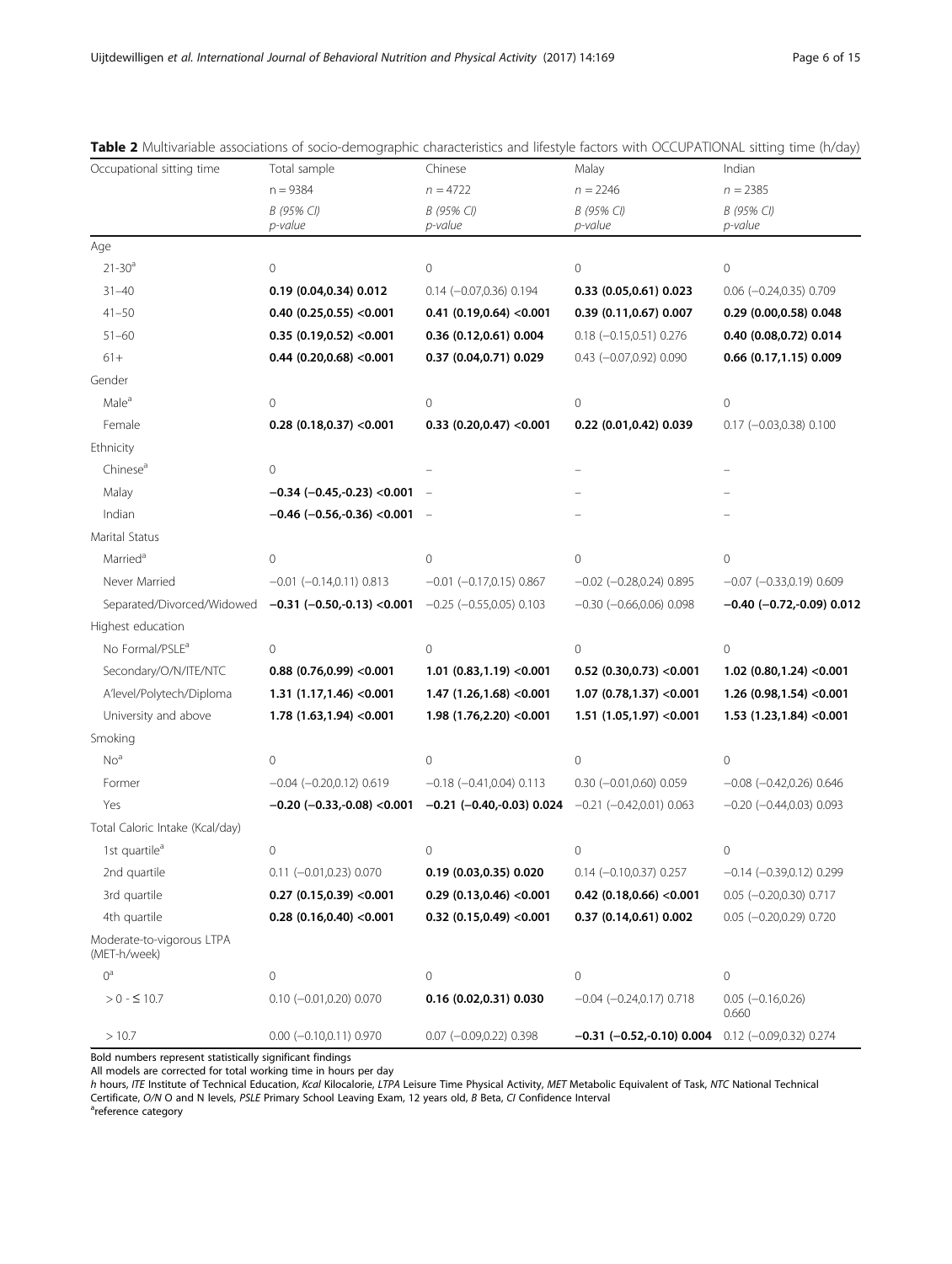| Leisure sitting time                      | Total sample                      | Chinese                           | Malay                                | Indian                           |
|-------------------------------------------|-----------------------------------|-----------------------------------|--------------------------------------|----------------------------------|
|                                           | $n = 9384$                        | $n = 4722$                        | $n = 2385$                           | $n = 2246$                       |
|                                           | B (95% CI)<br>p-value             | B (95% CI)<br>p-value             | B (95% CI)<br>p-value                | B (95% CI)<br>p-value            |
| Age                                       |                                   |                                   |                                      |                                  |
| $21 - 30^a$                               | 0                                 | $\mathbf{0}$                      | $\mathbf 0$                          | 0                                |
| $31 - 40$                                 | $-0.19$ (-0.29,-0.09) <0.001      | $-0.20$ ( $-0.35, -0.05$ ) 0.010  | $-0.38$ ( $-0.58$ , $-0.18$ ) <0.001 | $0.03$ (-0.18,0.24) 0.771        |
| $41 - 50$                                 | $-0.35$ (-0.46,-0.25) <0.001      | $-0.33$ ( $-0.49, -0.17$ ) <0.001 | $-0.71$ ( $-0.91, -0.51$ ) <0.001    | $-0.05$ ( $-0.26,0.15$ ) 0.616   |
| $51 - 60$                                 | $-0.33$ ( $-0.44, -0.21$ ) <0.001 | $-0.36$ ( $-0.53, -0.19$ ) <0.001 | $-0.50$ ( $-0.74, -0.27$ ) <0.001    | $-0.06$ ( $-0.29,0.16$ ) 0.587   |
| $61+$                                     | $-0.51$ ( $-0.68, -0.34$ ) <0.001 | $-0.40$ ( $-0.64, -0.17$ ) <0.001 | $-0.89$ (-1.24,-0.53) <0.001         | $-0.38$ ( $-0.73, -0.04$ ) 0.029 |
| Gender                                    |                                   |                                   |                                      |                                  |
| Male <sup>a</sup>                         | $\mathbf{0}$                      | 0                                 | $\mathbf 0$                          | 0                                |
| Female                                    | $-0.11$ ( $-0.17, -0.04$ ) 0.003  | $-0.13$ ( $-0.22, -0.04$ ) 0.005  | $-0.05$ $(-0.20,0.09)$ 0.474         | $-0.10$ $(-0.25,0.04)$ 0.163     |
| Ethnicity                                 |                                   |                                   |                                      |                                  |
| Chinese <sup>a</sup>                      | 0                                 |                                   |                                      |                                  |
| Malay                                     | $-0.01$ $(-0.09, 0.07)$ 0.815     |                                   |                                      |                                  |
| Indian                                    | $-0.18$ (-0.26,-0.11) <0.001      |                                   |                                      |                                  |
| Marital Status                            |                                   |                                   |                                      |                                  |
| Married <sup>a</sup>                      | 0                                 | 0                                 | $\mathbf{0}$                         | 0                                |
| Never Married                             | $0.20$ (0.11,0.28) < 0.001        | $0.21$ (0.09,0.32) <0.001         | $0.08$ (-0.11,0.27) 0.400            | 0.23 (0.04,0.41) 0.016           |
| Separated/Divorced/Widowed                | 0.17 (0.04,0.30) 0.012            | $0.05$ (-0.16,0.26) 0.672         | 0.28 (0.03,0.54) 0.031               | $0.18$ (-0.05,0.4) $0.118$       |
| Highest education                         |                                   |                                   |                                      |                                  |
| No Formal/PSLE <sup>a</sup>               | 0                                 | 0                                 | $\mathbf 0$                          | 0                                |
| Secondary/O/N/ITE/NTC                     | $-0.04$ ( $-0.12,0.04$ ) 0.313    | $0.01$ (-0.11,0.14) 0.846         | $-0.11$ $(-0.26,0.05)$ 0.174         | $-0.04$ ( $-0.19,0.12$ ) 0.646   |
| A'level/Polytech/Diploma                  | $-0.03$ $(-0.13,0.08)$ 0.612      | $0.09$ ( $-0.05, 0.24$ ) 0.207    | $0.00 (-0.21, 0.21) 0.972$           | $-0.23$ ( $-0.43, -0.03$ ) 0.023 |
| University and above                      | $-0.06$ ( $-0.17,0.05$ ) 0.266    | $0.07$ ( $-0.08,0.22$ ) 0.384     | $-0.02$ ( $-0.35,0.31$ ) 0.915       | $-0.27$ ( $-0.48, -0.06$ ) 0.012 |
| Smoking                                   |                                   |                                   |                                      |                                  |
| No <sup>a</sup>                           | 0                                 | 0                                 | $\mathbf 0$                          | 0                                |
| Former                                    | $0.05$ (-0.06,0.16) 0.375         | $0.03$ (-0.13,0.19) 0.716         | $0.20$ (-0.02,0.42) 0.069            | $-0.04$ $(-0.28,0.20)$ 0.762     |
| Yes                                       | $0.20$ (0.12,0.29) <0.001         | 0.15 (0.02,0.28) 0.028            | $0.28$ (0.13,0.44) < 0.001           | 0.19 (0.03,0.36) 0.023           |
| Total Caloric Intake (Kcal/day)           |                                   |                                   |                                      |                                  |
| 1st quartile <sup>a</sup>                 | 0                                 | 0                                 | $\mathbf 0$                          | 0                                |
| 2nd quartile                              | $-0.01$ $(-0.09, 0.07)$ 0.849     | $-0.03$ $(-0.14,0.08)$ 0.609      | $0.02$ (-0.15,0.19) 0.816            | $-0.02$ $(-0.20,0.16)$ 0.840     |
| 3rd quartile                              | $0.05$ (-0.03,0.13) 0.226         | $0.10$ (-0.02,0.21) 0.096         | $-0.06$ $(-0.23,0.11)$ 0.522         | $0.05$ (-0.13,0.23) 0.583        |
| 4th quartile                              | 0.10 (0.01,0.18) 0.025            | $0.11$ (-0.01,0.23) 0.067         | $0.02$ (-0.15,0.18) 0.830            | $0.12$ (-0.06,0.30) 0.180        |
| Moderate-to-vigorous LTPA<br>(MET-h/week) |                                   |                                   |                                      |                                  |
| O <sup>a</sup>                            | $\mathbf 0$                       | $\mathsf{O}\xspace$               | $\mathbf 0$                          | 0                                |
| $> 0 - 5 10.7$                            | 0.09 (0.01,0.16) 0.019            | $0.03$ (-0.08,0.13) 0.595         | $0.11$ (-0.04,0.25) 0.154            | 0.16 (0.01,0.31) 0.031           |
| >10.7                                     | $0.07$ ( $-0.01, 0.14$ ) 0.088    | $0.01$ (-0.10,0.12) 0.873         | $0.04$ (-0.11,0.19) 0.595            | 0.14 (0.00,0.29) 0.058           |

<span id="page-6-0"></span>

| Table 3 Multivariable associations of socio-demographic characteristics and lifestyle factors with LEISURE sitting time (h/day) |  |  |
|---------------------------------------------------------------------------------------------------------------------------------|--|--|
|                                                                                                                                 |  |  |

Bold numbers represent statistically significant findings

All models are corrected for total working time in hours per day<br>*h* hours, ITE Institute of Technical Education, *Kcal* Kilocalorie, LTPA Leisure Time Physical Activity, MET Metabolic Equivalent of Task, NTC National Technical Certificate, O/N O and N levels, PSLE Primary School Leaving Exam, 12 years old, B Beta, CI Confidence Interval areference category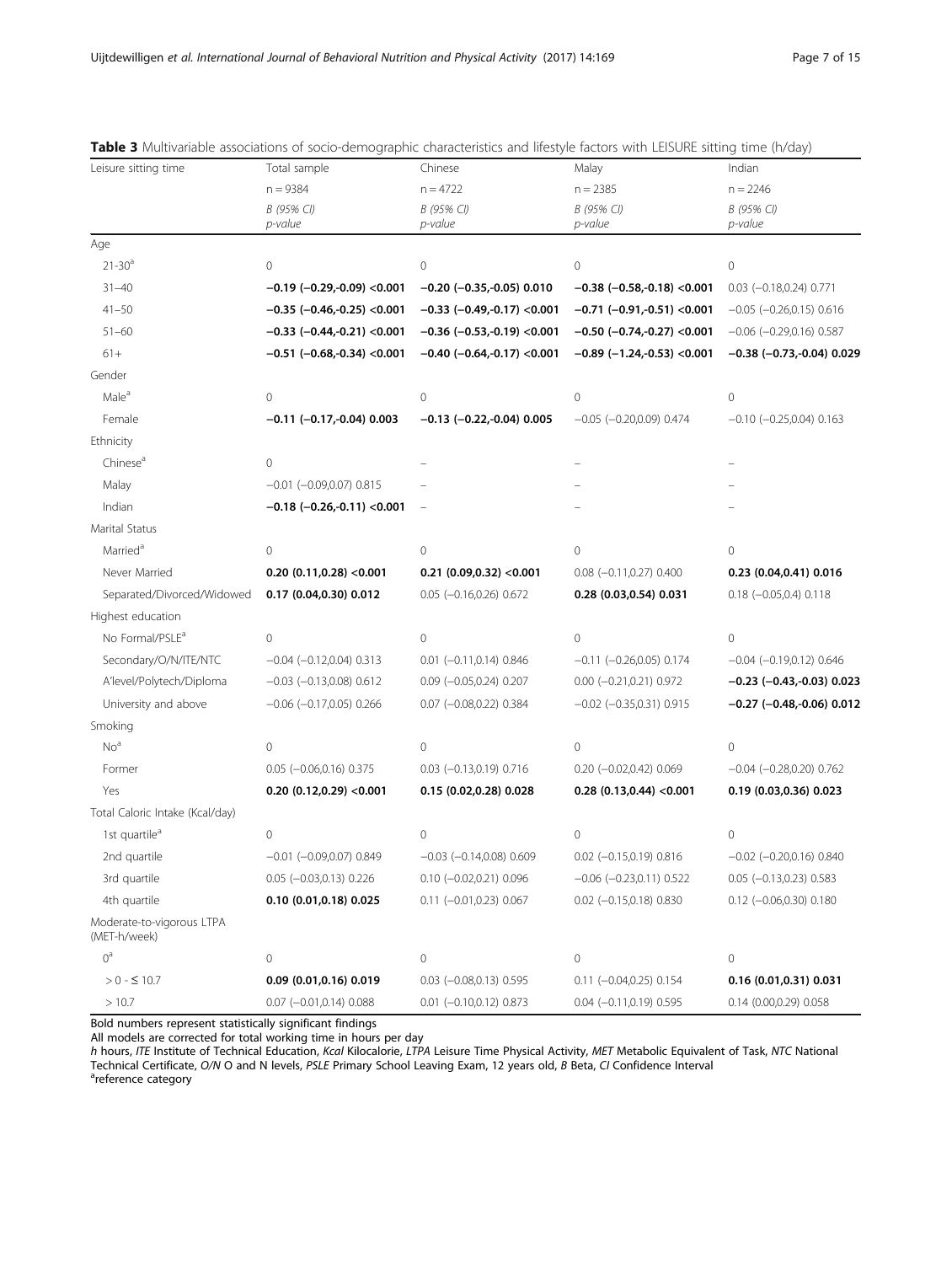| Total sitting time                     | Total sample                      | Chinese                        | Malay                            | Indian                         |
|----------------------------------------|-----------------------------------|--------------------------------|----------------------------------|--------------------------------|
|                                        | $n = 9384$                        | $n = 4722$                     | $n = 2385$                       | $n = 2246$                     |
|                                        | B (95% CI)<br>p-value             | B (95% CI)<br>p-value          | B (95% CI)<br>p-value            | B (95% CI)<br>p-value          |
| Age                                    |                                   |                                |                                  |                                |
| $21 - 30a$                             | 0                                 | $\mathbf 0$                    | $\mathbf 0$                      | $\mathsf{O}\xspace$            |
| $31 - 40$                              | $0.00$ (-0.18,0.18) 0.991         | $-0.06$ $(-0.32,0.21)$ 0.671   | $-0.05$ $(-0.40, 0.29)$ 0.768    | $0.09$ (-0.28,0.45) 0.641      |
| $41 - 50$                              | $0.04$ (-0.14,0.22) 0.656         | $0.08$ (-0.19,0.36) 0.549      | $-0.32$ ( $-0.67,0.02$ ) 0.066   | $0.24$ (-0.12,0.60) 0.191      |
| $51 - 60$                              | $0.02$ (-0.18,0.23) 0.811         | $0.00$ (-0.30,0.30) 0.992      | $-0.32$ $(-0.72,0.08)$ 0.117     | $0.34 (-0.06, 0.73) 0.093$     |
| $61+$                                  | $-0.07$ $(-0.36, 0.22)$ 0.626     | $-0.03$ $(-0.44, 0.38)$ 0.879  | $-0.46$ ( $-1.06, 0.15$ ) 0.139  | $0.27$ (-0.33,0.88) 0.377      |
| Gender                                 |                                   |                                |                                  |                                |
| Male <sup>a</sup>                      | 0                                 | $\mathsf{O}\xspace$            | $\mathsf{O}\xspace$              | 0                              |
| Female                                 | 0.17 (0.05,0.29) 0.005            | 0.20 (0.04,0.36) 0.015         | $0.16$ (-0.09,0.42) 0.204        | 0.07 (-0.19,0.32) 0.595        |
| Ethnicity                              |                                   |                                |                                  |                                |
| Chinese <sup>a</sup>                   | $\circ$                           |                                |                                  |                                |
| Malay                                  | $-0.35$ ( $-0.48, -0.21$ ) <0.001 |                                |                                  |                                |
| Indian                                 | $-0.64$ ( $-0.77, -0.52$ ) <0.001 |                                |                                  |                                |
| Marital Status                         |                                   |                                |                                  |                                |
| Married <sup>a</sup>                   | 0                                 | $\mathbf 0$                    | $\mathbf{0}$                     | $\circ$                        |
| Never Married                          | 0.18 (0.03,0.33) 0.017            | 0.19 (0.00,0.39) 0.054         | $0.06$ ( $-0.26,0.38$ ) 0.702    | $0.16$ (-0.17,0.48) 0.340      |
| Separated/Divorced/Widowed             | $-0.14$ $(-0.37,0.08)$ 0.212      | $-0.20$ ( $-0.57,0.16$ ) 0.271 | $-0.02$ ( $-0.46, 0.42$ ) 0.925  | $-0.23$ $(-0.62, 0.17)$ 0.259  |
| Highest education                      |                                   |                                |                                  |                                |
| No Formal/PSLE <sup>a</sup>            | 0                                 | $\circ$                        | $\circ$                          | $\circ$                        |
| Secondary/O/N/ITE/NTC                  | $0.83$ (0.69,0.98) <0.001         | $1.02$ (0.80,1.24) < 0.001     | 0.41 (0.15,0.67) 0.002           | $0.98$ (0.71,1.25) < 0.001     |
| A'level/Polytech/Diploma               | 1.29(1.11, 1.46) < 0.001          | 1.57(1.31, 1.82) < 0.001       | $1.07$ (0.71,1.44) < 0.001       | $1.03$ (0.69,1.38) < 0.001     |
| University and above                   | 1.72 (1.53,1.91) < 0.001          | 2.05(1.78, 2.32) < 0.001       | 1.50(0.93, 2.06) < 0.001         | $1.26$ (0.89,1.64) < 0.001     |
| Smoking                                |                                   |                                |                                  |                                |
| No <sup>a</sup>                        | 0                                 | $\mathbf{0}$                   | $\mathbf 0$                      | $\circ$                        |
| Former                                 | $0.01$ (-0.19,0.21) 0.917         | $-0.15$ ( $-0.43,0.12$ ) 0.274 | 0.50 (0.12,0.88) 0.009           | $-0.12$ ( $-0.54,0.31$ ) 0.588 |
| Yes                                    | $0.00 (-0.15, 0.15) 0.975$        | $-0.07$ ( $-0.29,0.16$ ) 0.555 | $0.08$ (-0.19,0.34) 0.579        | $-0.01$ $(-0.30,0.28)$ 0.948   |
| Total Caloric Intake (Kcal/day)        |                                   |                                |                                  |                                |
| 1st quartile <sup>a</sup>              | 0                                 | 0                              | $\mathbf 0$                      | 0                              |
| 2nd quartile                           | $0.10$ (-0.04,0.24) 0.1/1         | $0.16$ (-0.03,0.35) 0.106      | $0.16$ (-0.13,0.45) 0.289        | $-0.16$ ( $-0.4$ /,0.16) 0.341 |
| 3rd quartile                           | $0.32$ (0.18,0.47) <0.001         | $0.39(0.19, 0.59)$ < 0.001     | 0.36 (0.07,0.65) 0.015           | $0.10$ (-0.21,0.41) 0.545      |
| 4th quartile                           | $0.38$ (0.23,0.53) <0.001         | $0.43$ (0.23,0.64) <0.001      | 0.39 (0.11,0.68) 0.007           | $0.17$ (-0.14,0.47) 0.293      |
| Moderate-to-vigorous LTPA (MET-h/week) |                                   |                                |                                  |                                |
| $0^a$                                  | 0                                 | 0                              | $\mathsf{O}\xspace$              | $\mathsf{O}\xspace$            |
| $> 0 - 510.7$                          | 0.18 (0.06,0.31) 0.005            | 0.19 (0.01,0.37) 0.036         | $0.07$ (-0.18,0.32) 0.592        | $0.21$ (-0.05,0.47) $0.115$    |
| >10.7                                  | $0.07$ (-0.06,0.20) 0.312         | $0.08$ (-0.11,0.26) 0.431      | $-0.27$ ( $-0.53, -0.01$ ) 0.040 | 0.26 (0.00,0.51) 0.050         |

<span id="page-7-0"></span>Table 4 Multivariable associations of socio-demographic characteristics and lifestyle factors with TOTAL sitting time (h/day)

Bold numbers represent statistically significant findings

All models are corrected for total working time in hours per day<br>*h* hours, ITE Institute of Technical Education, *Kcal K*ilocalorie, LTPA Leisure Time Physical Activity, *MET* Metabolic Equivalent of Task, NTC National Te Certificate, O/N O and N levels, PSLE Primary School Leaving Exam, 12 years old, B Beta, CI Confidence Interval

areference category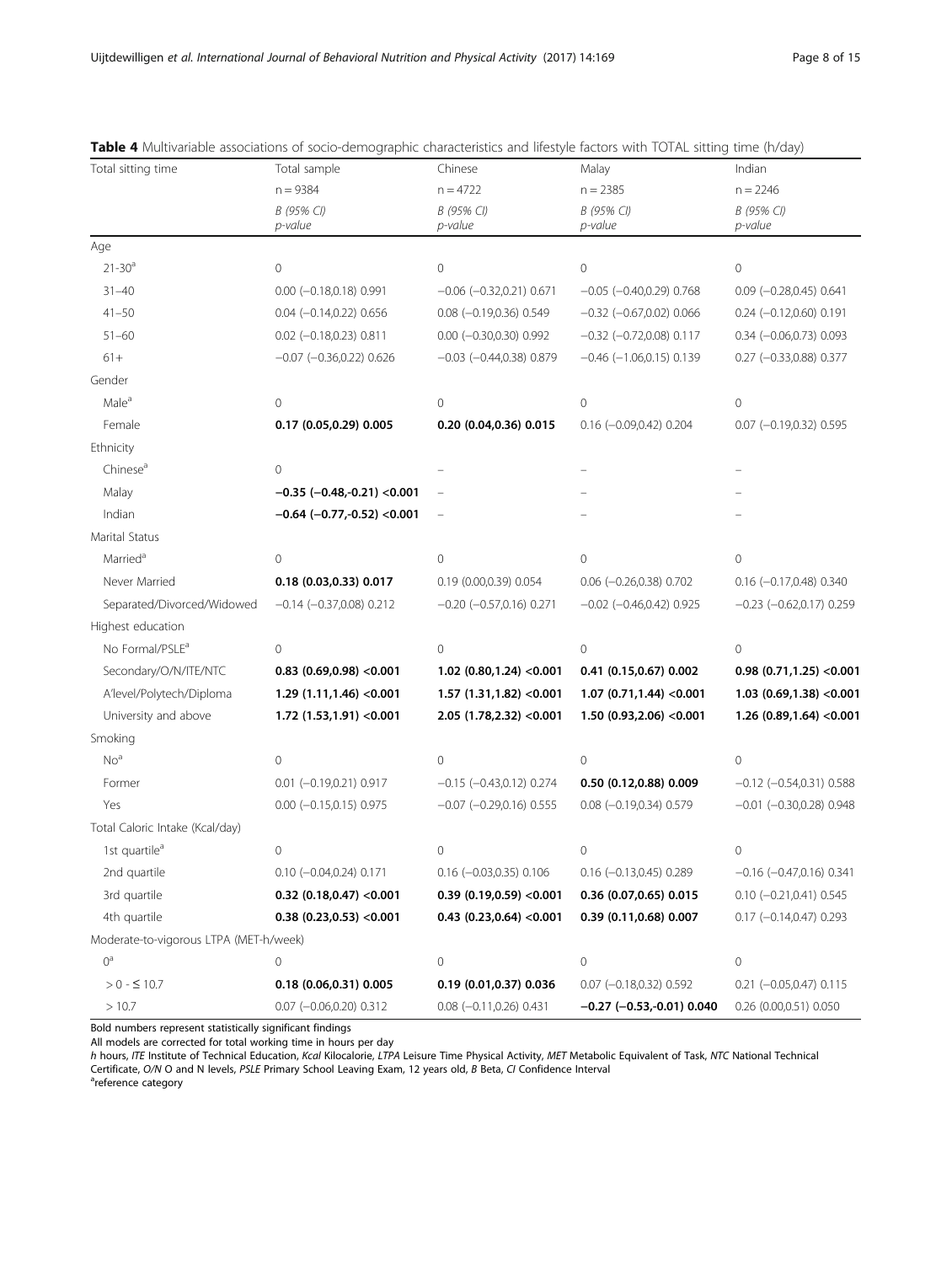| Page 9 of 15 |  |  |  |
|--------------|--|--|--|
|--------------|--|--|--|

|                                        | High occupational sitting time <sup>a</sup> | High leisure sitting time <sup>b</sup> | High total sitting timeb   |
|----------------------------------------|---------------------------------------------|----------------------------------------|----------------------------|
|                                        | OR (95% CI)<br>p-value                      | OR (95% CI)<br>p-value                 | OR (95% CI)<br>p-value     |
| Age                                    |                                             |                                        |                            |
| $21 - 30^c$                            | $\mathbf{1}$                                | $\mathbf{1}$                           | $\mathbf{1}$               |
| $31 - 40$                              | 1.03 (0.87,1.21) 0.749                      | 0.75 (0.63,0.90) 0.002                 | 0.93 (0.78,1.13) 0.475     |
| $41 - 50$                              | 1.31 (1.11,1.54) 0.002                      | $0.66$ (0.55,0.79) <0.001              | 1.01 (0.83,1.22) 0.920     |
| $51 - 60$                              | 1.16 (0.96,1.40) 0.116                      | 0.76 (0.62,0.94) 0.011                 | 1.02 (0.82,1.26) 0.882     |
| $61+$                                  | 1.22 (0.91,1.63) 0.193                      | 0.63 (0.46,0.86) 0.003                 | 0.84 (0.59,1.20) 0.336     |
| Gender                                 |                                             |                                        |                            |
| Male <sup>c</sup>                      | $\mathbf{1}$                                | $\mathbf{1}$                           | 1                          |
| Female                                 | $1.77$ (1.59,1.98) < 0.001                  | 0.90 (0.79,1.03) 0.117                 | 1.18 (1.04,1.34) 0.012     |
| Ethnicity                              |                                             |                                        |                            |
| Chinese <sup>c</sup>                   | $\mathbf{1}$                                | $\mathbf{1}$                           | $\mathbf{1}$               |
| Malay                                  | $0.74$ (0.65,0.84) <0.001                   | 1.04 (0.91,1.20) 0.567                 | $0.70$ (0.60,0.81) <0.001  |
| Indian                                 | $0.67$ (0.59,0.75) <0.001                   | 0.85 (0.74,0.98) 0.022                 | $0.55$ (0.47,0.63) <0.001  |
| Marital Status                         |                                             |                                        |                            |
| Married <sup>c</sup>                   | 1                                           | 1                                      | 1                          |
| Never Married                          | 0.98 (0.85,1.12) 0.739                      | 1.25 (1.08,1.45) 0.004                 | 1.16 (0.99,1.35) 0.063     |
| Separated/Divorced/Widowed             | 0.75 (0.60,0.95) 0.018                      | 1.26 (1.00,1.60) 0.048                 | 0.91 (0.69,1.20) 0.489     |
| Highest education                      |                                             |                                        |                            |
| No Formal/PSLE <sup>c</sup>            |                                             | 1                                      | $\mathbf{1}$               |
| Secondary/O/N/ITE/NTC                  | $2.44$ (2.09, 2.85) < 0.001                 | 0.83 (0.71,0.96) 0.015                 | $1.50$ (1.26,1.80) < 0.001 |
| A'level/Polytech/Diploma               | 3.46 $(2.90, 4.14)$ <0.001                  | 0.86 (0.72,1.04) 0.125                 | $1.81$ (1.47,2.23) < 0.001 |
| University and above                   | $5.74$ (4.75,6.94) < 0.001                  | 0.92 (0.75,1.13) 0.414                 | $2.55$ (2.06,3.16) < 0.001 |
| Smoking                                |                                             |                                        |                            |
| No <sup>c</sup>                        |                                             | $\mathbf{1}$                           | $\mathbf{1}$               |
| Former                                 | 0.88 (0.73,1.06) 0.178                      | 1.22 (0.99,1.49) 0.064                 | 1.03 (0.84,1.28) 0.754     |
| Yes                                    | 0.80 (0.70,0.93) 0.003                      | $1.57$ (1.35,1.82) < 0.001             | 1.03 (0.87,1.21) 0.740     |
| Total Caloric Intake (Kcal/day)        |                                             |                                        |                            |
| 1st quartile                           | 1                                           | 1                                      | $\mathbf{1}$               |
| 2nd quartile                           | 1.17 (1.02,1.34) 0.024                      | 1.25 (1.06,1.47) 0.008                 | 1.18 (1.00,1.40) 0.050     |
| 3rd quartile                           | 1.41(1.23, 1.62) < 0.001                    | 1.44 (1.22,1.69) < 0.001               | 1.59 (1.35,1.87) < 0.001   |
| 4th quartile                           | $1.43$ (1.24,1.64) < 0.001                  | $1.68$ (1.43,1.97) < 0.001             | $1.60$ (1.36,1.88) < 0.001 |
| Moderate-to-vigorous LTPA (MET-h/week) |                                             |                                        |                            |
| 0 <sup>c</sup>                         | 1                                           | $\mathbf{1}$                           | 1                          |
| $> 0 - 5 10.7$                         | 1.04 (0.93,1.17) 0.481                      | 1.07 (0.93,1.22) 0.362                 | 1.03 (0.90,1.18) 0.683     |
| >10.7                                  | 0.95 (0.84,1.07) 0.370                      | 1.08 (0.94,1.24) 0.295                 | 0.98 (0.85,1.13) 0.758     |

<span id="page-8-0"></span>Table 5 Multivariable associations of socio-demographic characteristics and lifestyle factors with high sitting time

Bold numbers represent statistically significant findings

All models are corrected for total working time in hours per day

h hours, ITE Institute of Technical Education, Kcal Kilocalorie, LTPA Leisure Time Physical Activity, MET Metabolic Equivalent of Task, NTC National Technical Certificate, O/N O and N levels, PSLE Primary School Leaving Exam, 12 years old, OR Odds Ratio, CI Conficende Interval <sup>a</sup>

Dichotomized as <4 h/day versus <sup>≥</sup>4 h/day <sup>b</sup>

Dichotomized as <8 h/day versus <sup>≥</sup>8 h/day <sup>c</sup>

<sup>c</sup>reference category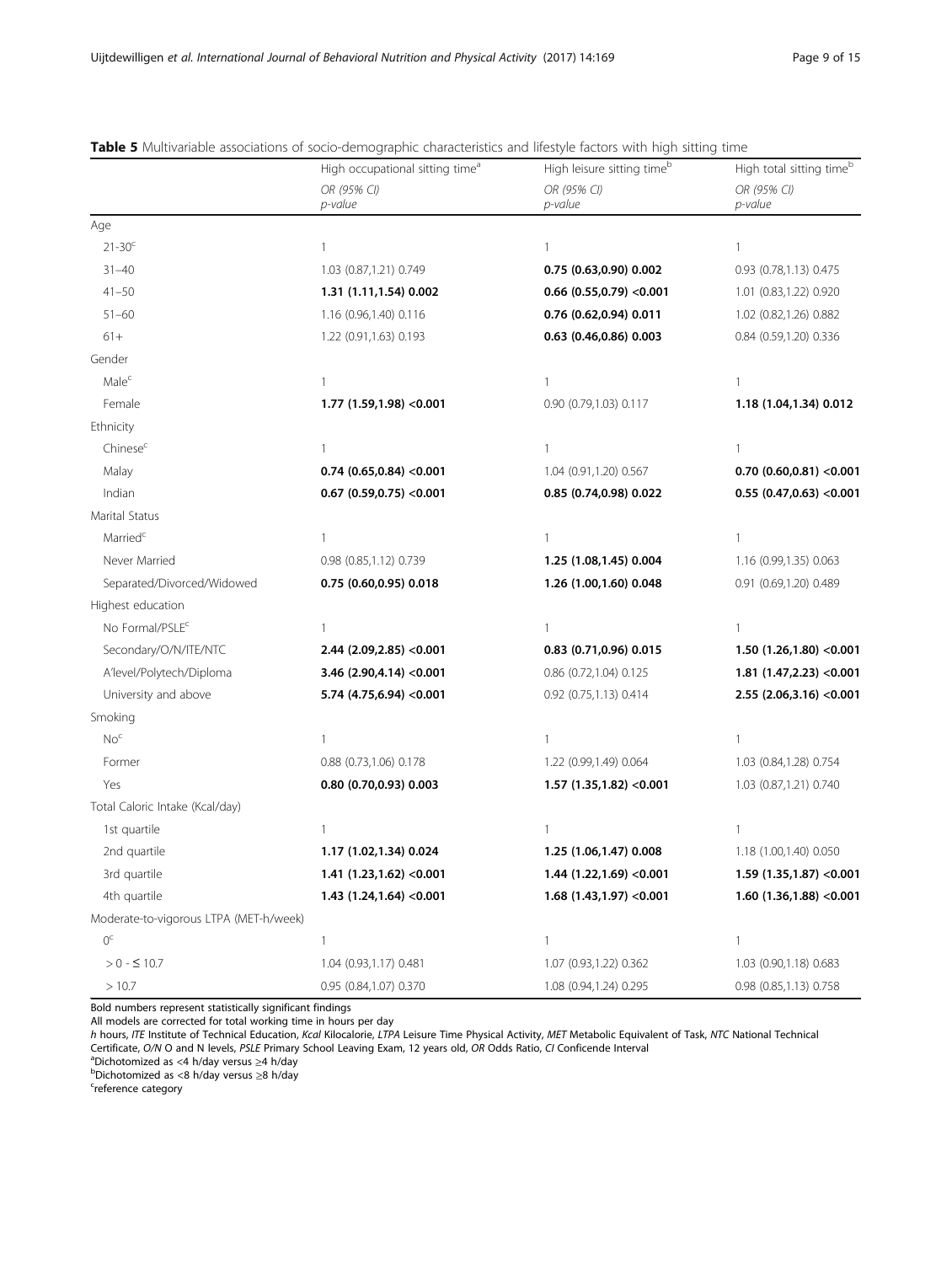<span id="page-9-0"></span>

Kcal intake in the 3rd and 4th quartile, and who engaged in up to 10.7 MET-h/week of LTPA had higher total sitting time. Participants who were of Malay and Indian descent had lower total sitting time (Table [4\)](#page-7-0).

Stratified analyses (Table [4\)](#page-7-0) showed that Chinese females had higher total sitting time. Having a secondary level education or higher was consistently associated with higher total sitting time across all ethnic groups. Indians who were former smokers had higher total sitting time. Chinese and Malays with a daily Kcal intake in the 3rd and 4th quartile had higher total sitting time. Chinese who engaged in up to 10.7 MET-h/week of LTPA had higher total sitting time.

Malays who engaged in more than 10.7 MET-h/week of LTPA had lower total sitting time.

Table [5](#page-8-0) presents associations of socio-demographics and lifestyle factors with high sitting time for the total sample. All subsequent findings are derived from multivariable models. They reflect statistically significant results as compared to the respective reference category of each variable.

#### Correlates of high sitting time

Higher odds for high occupational sitting time were found for those aged between 41 and 50 years, females, those with a at least a secondary level education, and a higher daily Kcal intake (all quartiles). Lower odds for high occupational sitting time were found for those of Malay and Indian descent, who were separated, divorced or widowed and smokers.

Higher odds for high leisure sitting time were found for those who were never married, separated, widowed or divorced, smokers and those with a higher daily Kcal intake (all quartiles). Lower odds for high leisure sitting time were found for being aged 31 years and above, those of Indian descent and with a secondary level education.

Higher odds for high total sitting time were found for females, those with at a secondary level education or higher, and those with a daily Kcal intake in the 3rd and 4th quartile. Lower odds for high total sitting time were found for Malays and Indians.

#### Robustness of the associations

When the multivariable models were repeated including only participants who worked full-time, most of the associations between correlates and sitting time remained unchanged, with a few exceptions (data not shown). Most importantly, patterns for age and occupational sitting became less clear as certain age groups in the Chinese (61+ years), Malay (31–40 years) and Indian (41– 50 years) samples were no longer significantly associated with higher occupational sitting time. Also, the association between smoking and higher leisure time sitting among Indians disappeared, which is contrasting to results for the combined and Chinese/Malay samples. Regarding LTPA engagement, the association with higher occupational and total sitting time among Chinese and the association with lower total sitting time among Malays disappeared, whereas among the combined sample an additional significant association with leisure time sitting was found, and among Indians an additional significant association was found for both higher leisure time and higher total sitting time. These changes eventually resulted in a clearer pattern across sitting domains and ethnicities: LTPA engagement was associated with higher leisure time sitting time and total sitting time for the combined sample as well as among Indians. In the dichotomous analyses, associations of age with occupational sitting seemed to become more consistent, as those aged 51–60 years and 61+ years had significantly higher odds to have high occupational sitting time. Yet, for those aged 51–60 years higher odds to have high leisure time sitting disappeared, which is in contrast to the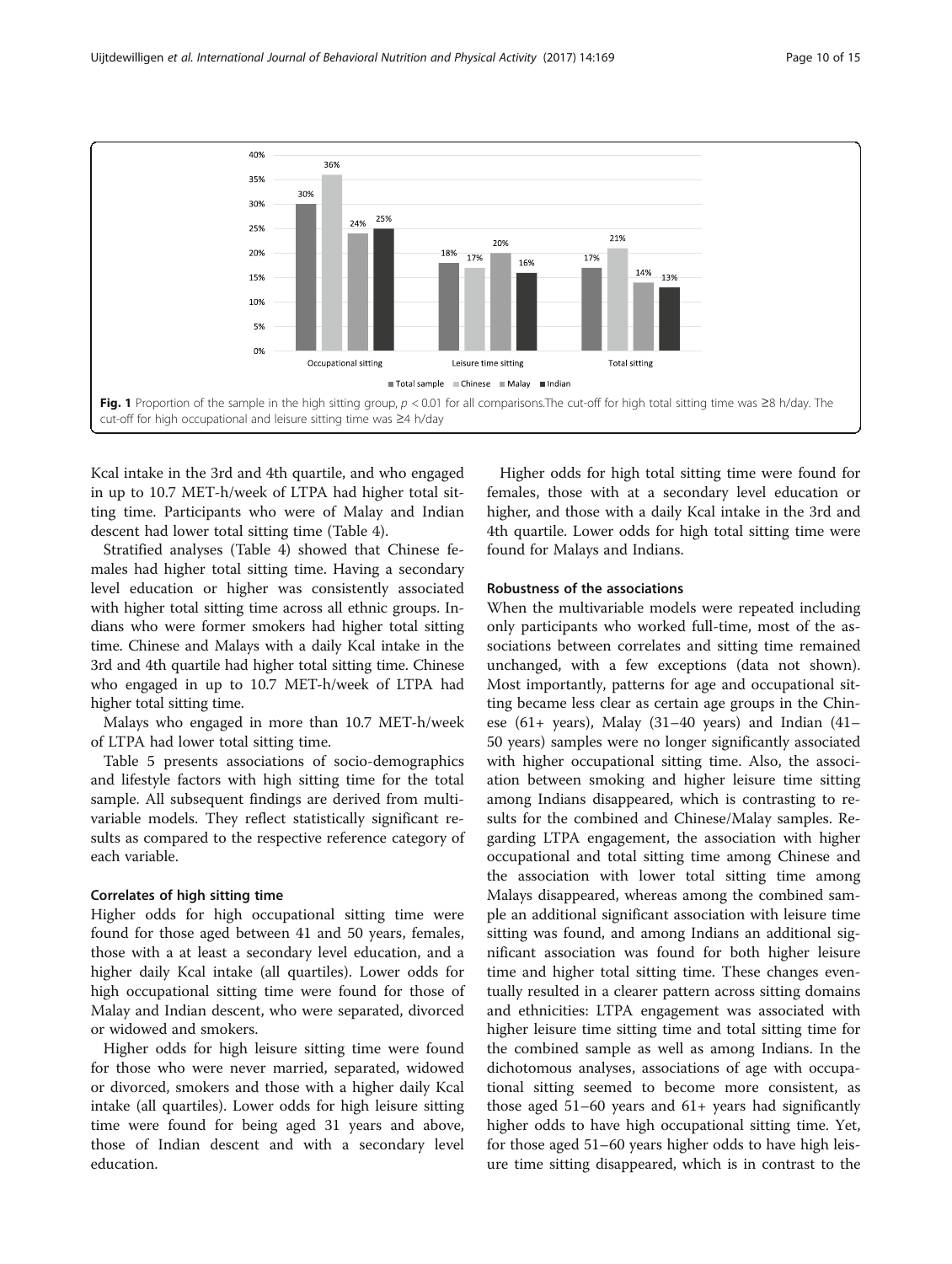findings for other age categories. The above findings should be interpreted in light of the smaller sample size that was used for testing the robustness of our original results, which may possibly have caused some of the changes in significance levels.

## **Discussion**

Findings from this study improve the understanding of socio-demographic and lifestyle factors that are associated with sitting time in an understudied population, namely a multi-ethnic sample from Singapore, including Chinese, Malays and Indians. The MEC data allowed us to map out correlates of sitting time for occupational, leisure and total sitting and to look at differences between ethnicities.

Our participants reported to sit about 5 ½ hours a day on average, with the highest proportion of 'high sitters'  $(i.e., > 8 h a day)$  being of Chinese ethnicity. These findings are in line with another recent cross-sectional study including Singapore adults, which showed that they had a median sitting time of 6 h on a typical day, and also that Chinese had the highest prevalence of high sitters [[10\]](#page-13-0). In addition, Sloan and colleagues [[28](#page-14-0)], who analyzed data from the latest Singapore Ministry of Health's National Health Survey, reported a slightly lower sitting time of 5 h a day among Singapore adults aged 18 to 79 years. In this study, Chinese were found to have higher sitting time than Malays and Indians too.

Compared to neighboring country Malaysia, our Singapore sample seems to spend less time sitting. A study by Chu and Moy [\[29](#page-14-0)] showed that Malay adults sat between 7.4 and 7.7 h a day on average. However, unlike in the current study, the assessment of total sitting time included sitting for transport. Another study among Korean adults also showed a higher overall sitting time of about 7 h a day [\[30\]](#page-14-0), whereas in a Japanese sample self-reported average sitting time was even higher: 8.4 h a day [\[5](#page-13-0)]. Similar to our assessment of sitting time, neither of these two studies took sitting for transport into consideration.

Compared to several other Asian countries the proportion of high sitters in our sample was relatively low, i.e., 17%. In Japan, Hong Kong and Taiwan already 25% of the investigated adults was estimated to sit 9 or more hours a day (values based on self-report) [[31\]](#page-14-0). Yet, in China and India only 7.6% and 6.3% respectively reported to sit that much, with the largest proportion of people sitting between 3 and 4 h a day (China; 29.8%) and less than 3 h per day (India; 39.2%) [[31\]](#page-14-0). From a more international perspective, our data suggests that Singapore would rank middle-to-high in terms of total sitting time when compared to data from over 32 European countries [\[32](#page-14-0)]. However, it must be noted that prevalence estimates can vary greatly depending on the utilized self-report assessment method [[33\]](#page-14-0).

Overall, occupational sitting and leisure time sitting seemed to contribute equally to total sitting time. This finding is in contrast with another recent study among Singapore adults which reported a median of 7 h spent sitting at work, and a median of  $5\frac{1}{2}$  hours a day spent sitting during leisure time [[34\]](#page-14-0). Similarly, a study in Australian adults using self-reported sitting time estimated that occupational sitting accounted for almost 60% of total sitting time [\[11](#page-13-0)]. An important difference between the current study and the ones conducted by Waters et al. [\[34](#page-14-0)] and Bennie et al. [[11\]](#page-13-0) is that we did not only include office-based workers. Our sample is more diverse as it comprises participants with different job types. Also, both part-time and full-time workers were included in the analyses, which may have led to lower daily estimates of occupational sitting than for samples including full-time workers only. Nevertheless, those with higher education tended to accumulate the highest occupational sitting time, probably reflecting having an office-based employment.

#### Correlates of sitting

Our results on correlates of sitting across the entire sample are generally in line with those reported in the systematic review of O'Donoghue and colleagues [\[19\]](#page-13-0) in which evidence was presented for associations of older age, being female and smoking with higher sitting time. O'Donoghue et al. [\[19\]](#page-13-0) also considered diet to be associated with higher sitting time, though the studies that were included in the review assessed consumption of high calorie snacks and not daily caloric intake. According to the authors, associations of marital status with sitting time were mixed, while our analyses showed that those who were never married, compared to married participants, had higher sitting time. They also mentioned that socio-economic status was possibly the most consistent indicator of sitting. Likewise, betas of educational level on sitting time were relatively large among our sample compared to those of other explanatory variables. Overall, it may be concluded that the sociodemographic and lifestyle factors that influence sitting time in an Asian population, are fairly similar to those in more Western-oriented populations. One exception is the engagement in LTPA, which we found to be associated with higher sitting time instead of lower sitting time but associations were inconsistent with small betas. For overall physical activity, O'Donoghue [[19\]](#page-13-0) and colleagues reported that the majority of included studies found an inverse association with sitting. It may be that those who sit more try to compensate for this by engaging in greater LTPA. Alternatively, higher education could be partly responsible for the association between LTPA and higher sitting time, which would be consistent with findings across the European region showing that higher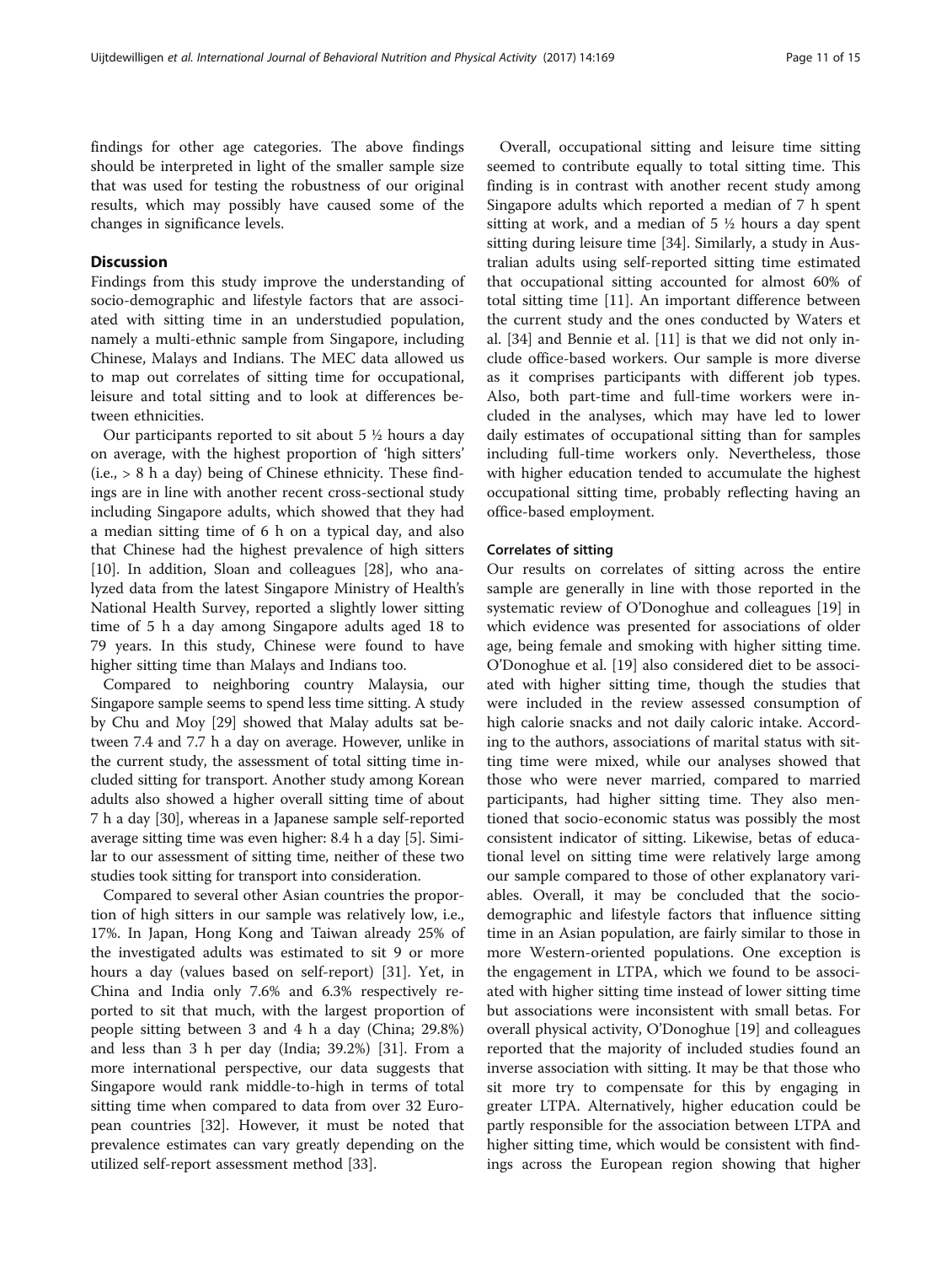socio-economic status (mainly derived from education level) is correlated with both higher sitting time and higher LTPA engagement [\[35\]](#page-14-0). Generally, we would like to highlight that the observed differences in prevalence and correlates of sitting time between our study and the (cohort) studies described above may be due to other factors than those already mentioned. Possible influential factors include the type of sample analysed (representative sample versus longitudinal/cross-sectional cohorts), differences in population characteristics (multi-ethnic versus primarily one ethnicity), the way occupational sitting time was calculated and expressed, and also the fact that Singapore being a city state with a very consistent environment may have less diversity in the environment individuals are exposed to compared to larger countries.

#### Domain-specific sitting

One of the most important features of our study is the ability to distinguish between the associations of sociodemographic and lifestyle factors with occupational and leisure time sitting, showing associations in opposite directions for both sitting domains. Our analyses showed that these associations were highly depending on the domain of sitting assessed. For example, those of older age spent more time in occupational sitting, but less time in leisure time sitting. Women engaged in higher occupational and total sitting time, but in lower leisure sitting time, compared to men. For those who were separated, widowed or divorced, or smokers, the association pointed in the opposite direction: less occupational sitting time, but more leisure sitting time. Educational level and engaging in LTPA were associated with higher sitting, except for leisure time sitting and occupational sitting, respectively. These findings highlight the need to focus on separate domains of sitting when trying to identify determinants of this behavior, as different sitting time domains might be associated with different factors. Recently validated self-report instruments offer the opportunity to assess sitting in different contexts such as at work, during travel, while watching TV (for leisure), while using the computer (for leisure), with the possibility to further focus on week- versus weekend days or working- versus non-working days [[36](#page-14-0)–[38\]](#page-14-0). Busschaert et al. [\[39](#page-14-0)] evaluated an even more detailed contextspecific sedentary behavior questionnaire, which also included sitting to e.g., care for (grand) children, making phone calls and/or having meals. Researchers are encouraged to use more comprehensive tools for the identification of important factors influencing sitting time. Yet, it should be acknowledged that such tools may come at the expense of 'higher' assessed sitting levels, making comparisons to previous studies more difficult.

In addition, our findings indicate that the content of intervention programs should be tailored to domain-

specific sitting rather than to sitting in general. Around the globe, interest in such approaches is increasing. For example, a review summarized 20 controlled trials which tested the effect of interventions to reduce sitting time at work, e.g., the use of sit-stand desks or treadmill work stations, providing computer prompts, and/or counselling [[40\]](#page-14-0). Although the database search was not limited to an earliest publication date, all studies were conducted relatively recently, between 2009 and 2015. Yet, the authors concluded that there is a lack of evidence for the effectiveness of any type of intervention in the workplace, and they urged researchers to conduct cluster-randomised trials with a sufficient sample size and long-term follow-up to tackle this issue. Another systematic review and meta-analyses presented a more positive picture i.e., when pooling the intervention effects of selected studies, a significant reduction in workplace sitting for intervention groups was found. Interventions including multiple components such as education plus environmental changes reported the greatest decrease in sitting time [\[41\]](#page-14-0). In this context, one critical – but missing from the current study – component influencing occupational sitting time is job type. Previous research has repeatedly shown an association of white collar/professional occupations with higher occupational sitting time [\[42](#page-14-0)–[44](#page-14-0)]. Future studies on sedentary behavior should account for this.

#### Ethnic differences

All multivariable models showed that Malay and Indian participants had lower occupational, leisure and/or total sitting time than Chinese participants; i.e., Chinese participants were most sedentary.

Our analyses revealed additional differences between ethnic groups in terms of influential socio-demographic and lifestyle factors of sitting that warrant attention. Factors associated with occupational, leisure and total sitting time in Indians seemed different to those found in Chinese and Malays. Chinese and Malay females spend more time in occupational sitting than their male counter parts, while this was not the case for Indian females. Daily caloric intake was associated with higher occupational sitting time among Chinese and Malays, but not among Indians. Regarding leisure time sitting, only the highest age group  $(61+)$  years) had lower sitting time in Indians, whereas for Chinese and Malays, all those aged over 30 had lower sitting time compared to those aged under 30. Indians were also the only ethnic group showing an association between higher education levels and lower leisure sitting time. Culturally appropriate health promotion programs seem to be more effective than usual care or other control conditions [\[45](#page-14-0)]. The socalled 'cultural targeting' of health promotion programs can be achieved in many ways, for example by providing project materials in participants' native language or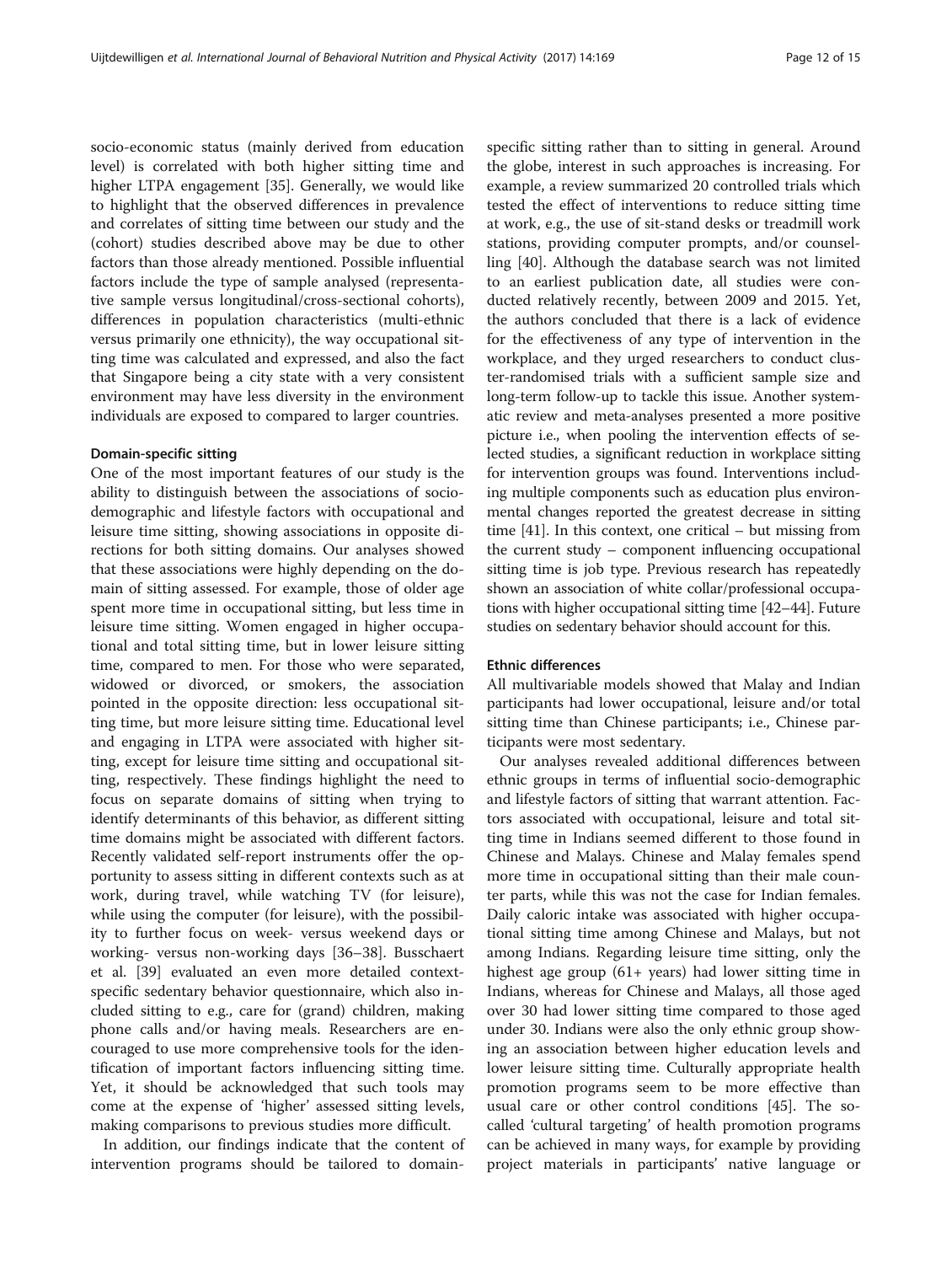showing participants the impact of a certain health problem on their ethnic group [[46](#page-14-0)]. In light of our findings, we suggest for the multi-ethnic Singapore context to consider Indians as a separate target group when developing interventions aiming to reduce sitting time. Both in terms of language, as well as in terms of the possible influential factors and sitting domain(s) it targets. Generally, we recommend cultural targeting of interventions when suitable, and also the oversampling of minority groups when recruiting participants for cohort studies, like in the MEC. It would likely increase the involvement and participation of members of the minority cultural groups, which are often the ones who are in need of intervening and/or for whom less information on determinants of health behavior is available.

#### Continuous versus dichotomous outcomes of sitting

When sitting time was analyzed as a dichotomous outcome, results were fairly comparable to the results from the multivariable models with a continuous outcome. Yet, significant associations of most age groups with occupational sitting time disappeared. This was also the case for significant associations of gender and LTPA with leisure sitting time, and marital status and LTPA with total sitting time. Additional significant associations were found for educational level and leisure sitting time (those with a secondary education had higher odds to be in the 'high' sitting group) and diet and occupational and leisure sitting time (those with higher daily caloric intake had higher odds to be in the 'high' sitting group). It is generally accepted that sitting in itself is not a problem, but high levels of sitting are. Hence, the associations from dichotomous analyses may be more informative for intervention development. Yet, it has to be noted that there is no consensus on the cut-off for sitting too much, nevertheless we used a cut-off from a recent meta-analysis, which provides one of the first indications of how much sitting might be considered unhealthy [\[2](#page-13-0)]. Researchers should take into account that such cut-offs are highly influenced by assessment methods, as e.g., accelerometry and domain-specific sitting questionnaires will give substantially higher sitting estimates than single item sitting questions such as those used in our study.

#### Strengths and limitations

Among this study's major strengths are the relatively large sample size and the ability to assess correlates of sitting among multiple Asian ethnic groups. Further, we examined correlates of domain-specific sitting, i.e. occupational, leisure and total sitting time, providing a more refined summary of the differences in important influential factors for different domains of sitting. Finally, all our statistical models were corrected for participants' total working time, as those who work more theoretically have more

time to sit during work and less time to sit during leisure time. We also acknowledge the following limitations. Firstly, the MEC only provided information on leisure sitting and occupational sitting, from which we calculated total sitting time. Many Singaporeans use Singapore's efficient public transport system on a daily basis, but sitting for transport was not assessed in the MEC. This may have resulted in an underestimation of total sitting time. Yet, a recent study among Singapore office-based workers estimated that only less than 10% of total sitting time came from sitting during transport [[34](#page-14-0)]. Secondly, information on sitting time was self-reported, which is susceptible to social desirability and recall bias. Thirdly, other characteristics of sitting time such as number of sit-stand transitions and prolonged bouts of sitting were not captured as part of this study. They may, however, be differently associated with socio-demographic and lifestyle factors than accumulated sitting time. Fourthly, we were not able to account for job type, which is likely to be a correlate of especially occupational sitting time and its addition to the multivariate model might have influenced the betas of related constructs, such as level of education. Lastly, our results are based on a sample from Singapore and may therefore not be generalizable to other populations.

#### Conclusion

In this multi-ethnic Singapore sample of working adults, occupational and leisure sitting time contributed equally to total sitting. Correlates of sitting time highly depended on the domain of sitting (occupational, leisure or total) and important differences between different ethnic groups were identified. Our findings highlight the need to focus on separate domains of sitting when trying to identify determinants of this behavior, and that the content of intervention programs should probably be tailored to domain-specific sitting rather than to sitting in general. Moreover, we recommend researchers to culturally target interventions when suitable.

#### Abbreviations

BMI: Body Mass Index; FFQ: Food Frequency Questionnaire; ITE: Institute of Technical Education; Kcal: Kilocalorie; LTPA: Leisure Time Physical Activity; MEC: Singapore Multi Ethnic Cohort; MET: Metabolic Equivalent of Task; NTC: National Technical Certificate; O/N: O and N levels; PSLE: Primary School Leaving Exam, taken at 12 years old; SCCS2: Singapore Cardiovascular Cohort Study; SD: Standard Deviation; SP2: Singapore Prospective Study Program; SP2PAQ: SP2 Physical Activity Questionnaire

#### Acknowledgements

The authors wish to thank Linda Tan for her thorough explanations on the set-up of the MEC and its derived data; Milly Ng for extracting and preparing the dataset and answering data-related queries; and all MEC participants, who were kind enough to dedicate their time to joining the cohort study.

#### Funding

The MEC was supported by the Biomedical Research Council (grant 03/1/27/ 18/216), National Medical Research Council (grant 0838/2004), and National Research Foundation (through the Biomedical Research Council, grants 05/1/ 21/19/425 and 11/1/21/19/678).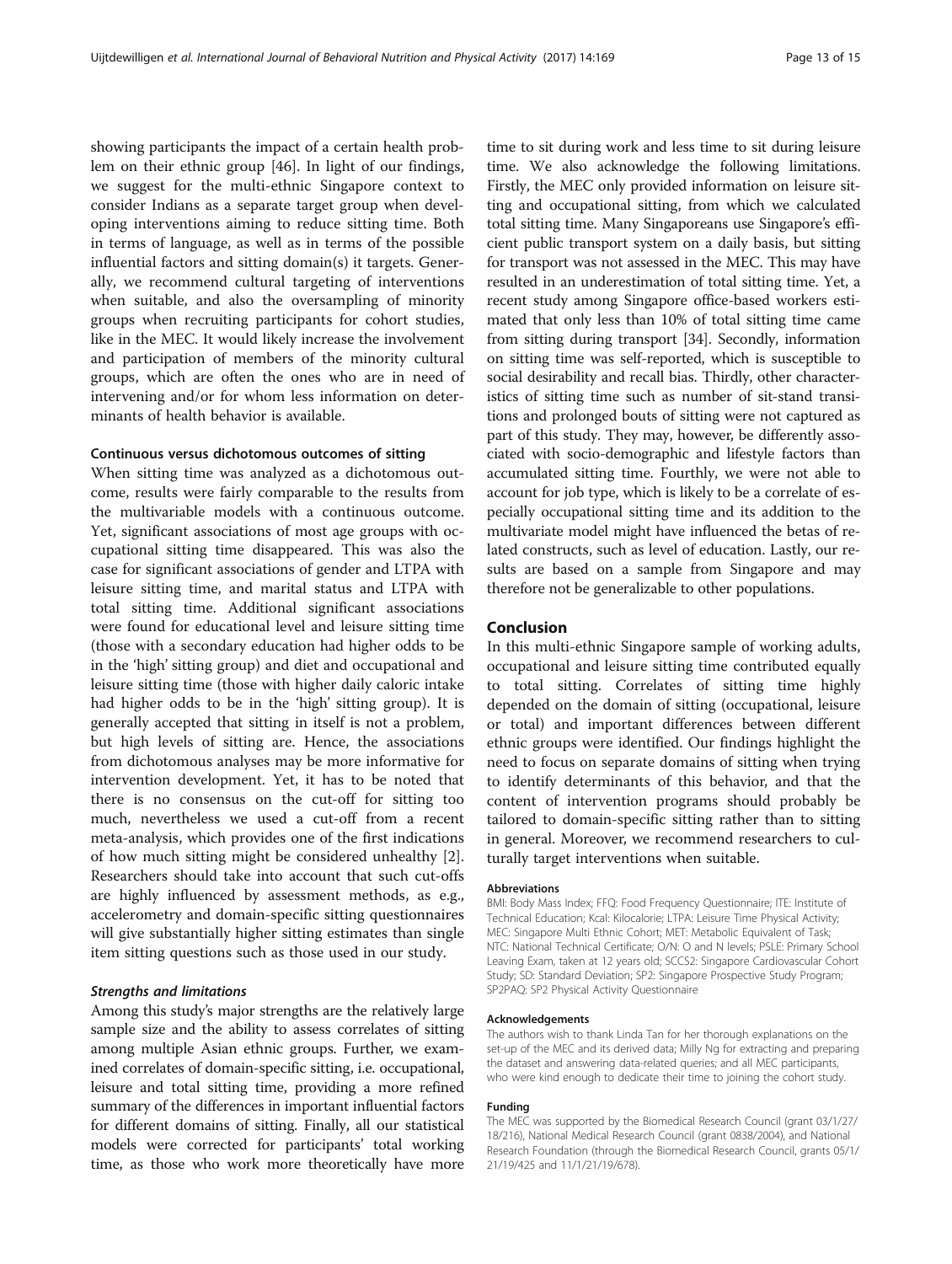#### <span id="page-13-0"></span>Availability of data and materials

The data that support the findings of this study are available from the Saw Swee Hock School of Public Health, National University of Singapore, and may be requested from its data accession committee by email to SSHSPHDataRequest@nus.edu.sg.

#### Authors' contributions

LU contributed to the design of the analysis plan, interpreted the data and drafted the manuscript, as well as supervised the direction of the project. JDCY performed all statistical analysis, supported the data interpretation and contributed to drafting of the manuscript. HvdP contributed to the design of the analysis plan and critically read and commented on all manuscript drafts, as well as contributed his expertise on sedentary behavior. FMR contributed to the design of the analysis plan and critically read and commented on all manuscript drafts, as well as contributed his expertise on physical activity. All authors read and approved the final manuscript.

#### Ethics approval and consent to participate

Ethics approval for the Singapore Consortium of Cohort Studies - MEC was obtained by the National University of Singapore Institutional Review Board (reference number 06–127). Informed consent was obtained from all participants before conduct of the study.

#### Consent for publication

Not applicable.

#### Competing interests

The authors declare that they have no competing interests.

#### Publisher's Note

Springer Nature remains neutral with regard to jurisdictional claims in published maps and institutional affiliations.

#### Author details

<sup>1</sup>Saw Swee Hock School of Public Health, National University of Singapore, Singapore, Singapore. <sup>2</sup>Department of Public & Occupational Health, Amsterdam Public Health Research Institute, VU University Medical Center, Amsterdam, the Netherlands. <sup>3</sup>Sydney School of Public Health, University of Sydney, Sydney, NSW, Australia. <sup>4</sup>Institute for Social Medicine, Epidemiology and Health Economics, Charite University Medical Centre Berlin, Berlin, Germany. <sup>5</sup>Saw Swee Hock School of Public Health and Department of Medicine, Yong Loo Lin School of Medicine, National University of Singapore, Tahir Foundation Building, 12 Science Drive 2, #10-01, Singapore 117549, Singapore.

#### Received: 4 June 2017 Accepted: 3 December 2017 Published online: 13 December 2017

#### References

- 1. Biswas A, PI O, Faulkner GE, Bajaj RR, Silver MA, Mitchell MS, et al. Sedentary time and its association with risk for disease incidence, mortality, and hospitalization in adults a systematic review and meta-analysis. Ann Intern Med. 2015;162:123–32.
- 2. Chau JY, Grunseit AC, Chey T, Stamatakis E, Brown WJ, Matthews CE, et al. Daily sitting time and all-cause mortality: a meta-analysis. PLoS One. 2013;8:e80000.
- 3. Van Der Ploeg HP, Chey T, Korda RJ, Banks E, Bauman A. Sitting time and all-cause mortality risk in 222 497 Australian adults. Arch Intern Med. 2012; 172:494–500.
- 4. Chau JY, Grunseit A, Midthjell K, Holmen J, Holmen TL, Bauman AE, et al. Cross-sectional associations of total sitting and leisure screen time with cardiometabolic risk in adults. Results from the HUNT study. J Sci Med Sport. 2014;17:78–84.
- 5. Honda T, Chen S, Kishimoto H, Narazaki K, Kumagai S. Identifying associations between sedentary time and cardio-metabolic risk factors in working adults using objective and subjective measures: a cross-sectional analysis. BMC Public Health. 2014;14:1307.
- 6. Khaing Nang EE, Salim A, Wu Y, Tai ES, Lee J, Van Dam RM. Television screen time, but not computer use and reading time, is associated with cardio-metabolic biomarkers in a multiethnic Asian population: a crosssectional study. Int J Behav Nutr Phys Act. 2013;10:70.
- 7. Asztalos M, Cardon G, De Bourdeaudhuij I, De Cocker K. Cross-sectional associations between sitting time and several aspects of mental health in Belgian adults. J Phys Act Health. 2015;12:1112–8.
- Ekelund U, Steene-Johannessen J, Brown WJ, Fagerland MW, Owen N, Powell KE, et al. Does physical activity attenuate, or even eliminate, the detrimental association of sitting time with mortality? A harmonised metaanalysis of data from more than 1 million men and women. Lancet. 2016; 388:1302–10.
- 9. Ng SW, Popkin BM. Time use and physical activity: a shift away from movement across the globe. Obes Rev. 2012;13:659–80.
- 10. Win AM, Yen LM, Tan KHX, Lim RBT, Chia KS, Mülller-Riemenschneider F. Patterns of physical activity and sedentary behavior in a representative sample of a multi-ethnic south-east Asian population: a cross-sectional study. BMC Public Health. 2015;15:318.
- 11. Bennie JA, Pedisic Z, Timperio A, Crawford D, Dunstan D, Bauman A, et al. Total and domain-specific sitting time among employees in desk-based work settings in Australia. Aust N Z J Public Health. 2015;39:237–42.
- 12. Müller-Riemenschneider F, Ng SHX, Koh D, Chu AHY. Objectively measured patterns of activities of different intensity categories and steps taken among working adults in a multi-ethnic Asian population. J Occup Environ Med. 2016;58:e206–11.
- 13. Clemes SA, O'connell SE, Edwardson CL. Office workers objectively measured sedentary behavior and physical activity during and outside working hours. J Occup Environ Med. 2014;56:298–303.
- 14. Clemes SA, Houdmont J, Munir F, Wilson K, Kerr R, Addley K. Descriptive epidemiology of domain-specific sitting in working adults: the Stormont study. J Public Health. 2015;38:1–8.
- 15. Thorp AA, Healy GN, Winkler E, Clark BK, Gardiner PA, Owen N, et al. Prolonged sedentary time and physical activity in workplace and non-work contexts: a cross- sectional study of office, customer service and call centre employees. Int J Behav Nutr Phys Act. 2012;9:128.
- 16. Parry S, Straker L. The contribution of office work to sedentary behaviour associated risk. BMC Public Health. 2013;13:296.
- 17. Chau JY, Van Der Ploeg HP, Merom D, Chey T, Bauman AE. Cross-sectional associations between occupational and leisure-time sitting, physical activity and obesity in working adults. Prev Med. 2012;54:195–200.
- 18. Saidj M, Jørgensen T, Jacobsen RK, Linneberg A, Aadahl M. Separate and joint associations of occupational and leisure-time sitting with cardiometabolic risk factors in working adults: a cross-sectional study. PLoS One. 2013;8:e70213.
- 19. O'Donoghue G, Perchoux C, Mensah K, Lakerveld J, Van Der Ploeg HP, Bernaards C, et al. A systematic review of correlates of sedentary behaviour in adults aged 18-65 years: a socio-ecological approach. BMC Public Health. 2016;16:163.
- 20. Barone Gibbs B, Hergenroeder AL, Katzmarzyk PT, Lee IM, Jakicic JM. Definition, measurement and health risks associated with sedentary behavior. Med Sci Sports Exerc. 2015;47:1295–300.
- 21. Khaing Nang EE, Khoo CM, Tai ES, Lim SC, Tavintharan S, Wong TY, et al. Is there a clear threshold for fasting plasma glucose that differentiates between those with and without neuropathy and chronic kidney disease? Am J Epidemiol. 2009;169:1454–62.
- 22. Yeo KK, Tai BC, Heng D, Lee JMJ, Ma S, Hughes K, et al. Ethnicity modifies the association between diabetes mellitus and ischaemic heart disease in Chinese, Malays and Asian Indians living in Singapore. Diabetologia. 2006; 49:2866–73.
- 23. Schulz LO, Harper IT, Smith CJ, Kriska AM, Ravussin E. Energy intake and physical activity in pima Indians: comparison with energy expenditure measured by doubly-labeled water. Obes Res. 1994;2:541–8.
- 24. Kriska AM, Knowler WC, LaPorte RE, Drash AL, Wing RR, Blair SN, et al. Development of questionnaire to examine relationship of physical activity and diabetes in pima Indians. Diabetes Care. 1990;13:401–11.
- 25. Richardson MT, Leon AS, Jacobs DR, Ainsworth BE, Serfass R. Comprehensive evaluation of the Minnesota leisure time physical activity questionnaire. J Clin Epidemiol. 1994;47:271–81.
- 26. Khaing Nang EE, Gitau Ngunjiri SA, Wu Y, Salim A, Tai ES, Lee J, et al. Validity of the International Physical Activity Questionnaire and the Singapore Prospective Study Program physical activity questionnaire in a multiethnic urban Asian population. BMC Med Res Methodol. 2011;11: 141.
- 27. Deurenberg-Yap M, Li T, Tan WL, Van Staveren WA, Deurenberg P. Validation of a semiquantitative food frequency questionnaire for estimation